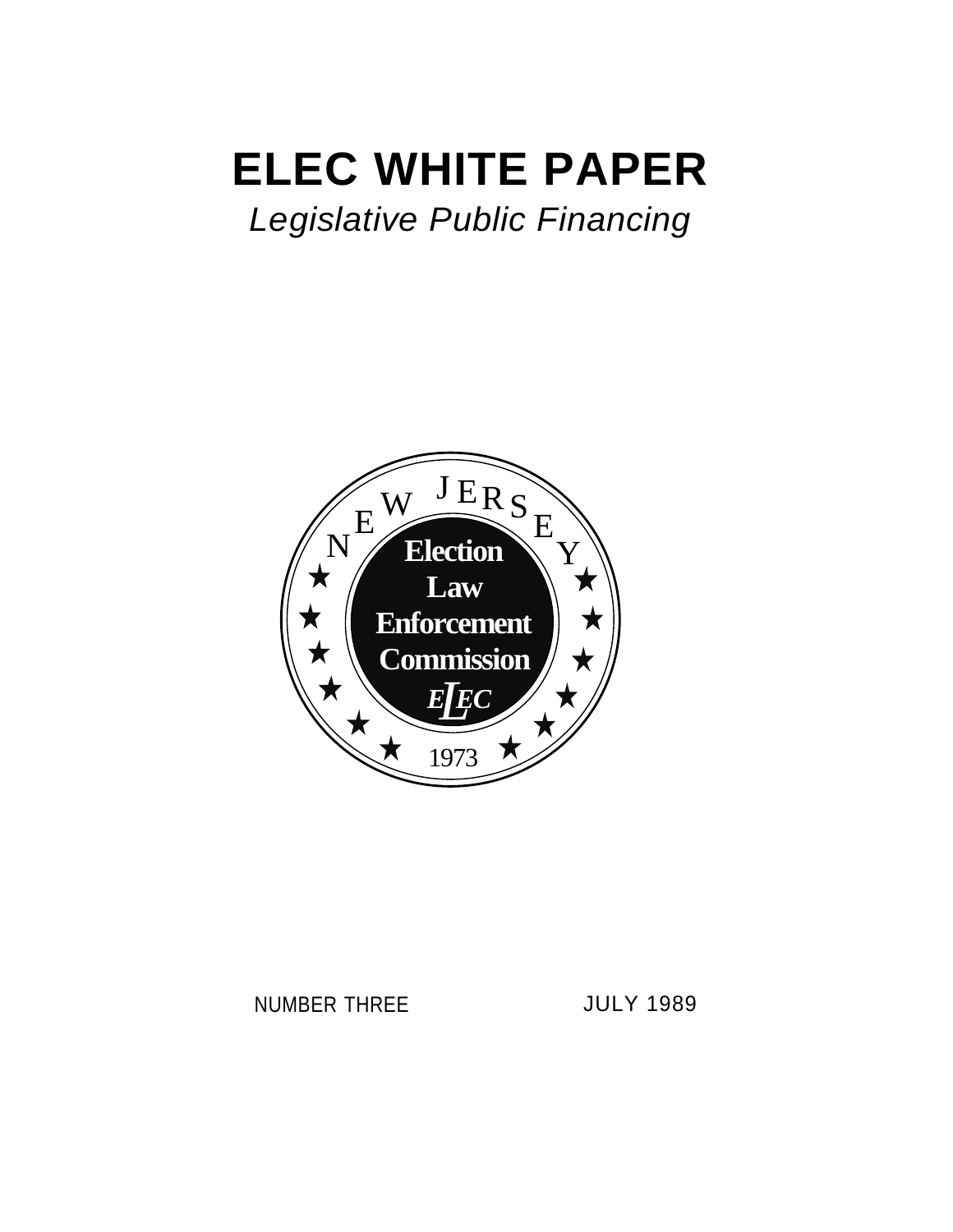

### **State of New Jersey**

# STANLEY G. BEDFORD **ELECTION LAW ENFORCEMENT COMMISSION** FREDERICK M. HERRMANN, PH.D,

ANDREW C. AXTELL GREGORY E. NAGY COMMISSIONER LEGAL DIRECTOR

CHAIRMAN EXECUTIVE DIRECTOR DESCRIPTION NATIONAL STATE BANK BLDG., SUITE 1215<br>28 W. STATE STREET, CN-185 28 W. STATE STREET, CN-185 OWEN V. MCNANY, III JEFFREY M. BRINDLE VICE CHAIRMAN **Solution Contract Contract Contract Contract Contract Contract Contract Contract Contract Contract Contract Contract On the DEPUTY DIRECTOR** (609) 292-8700

DAVID LINETT<br>COMMISSIONER EDWARD J. FARRELL COUNSEL EDWARD J. FARRELL COUNSEL COUNSEL COUNSEL COUNSEL COUNSEL

#### *ACKNOWLEDGMENT*

*The Commission would like to express its gratitude to the staff members who produced this excellent analysis. Deputy Director Jeffrey M. Brindle researched and wrote this paper. His command of the material is obvious throughout. Legal Director Gregory E. Nagy and Director of Compliance and Information Evelyn Ford did an excellent job in proofreading and made many important suggestions. ELEC's appreciation is also extended to Executive Director Frederick M. Herrmann, who conceived the project and served as editor.*

*Appendix I was amended pursuant to comments from the staff of the New York Campaign Finance Board. Appendix II was written by Executive Director Herrmann.*

*Finally, the Commission would like to thank Executive Secretary Josephine A. Hall for her dedication and skill in preparing the report in manuscript form.*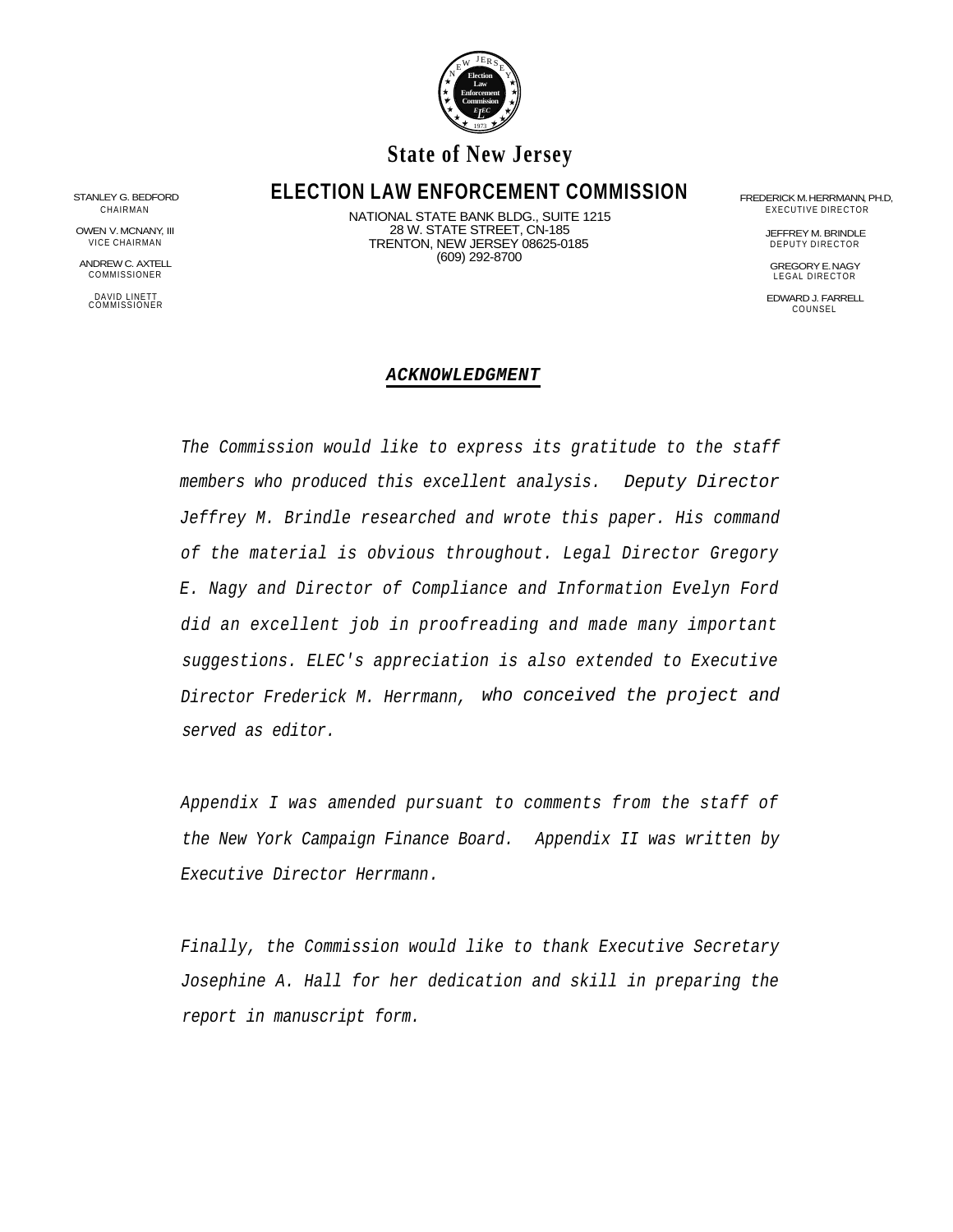#### **WHITE PAPER NUMBER THREE**

#### **LEGISLATIVE PUBLIC FINANCING**

The late Hubert H. Humphrey, Senator from Minnesota and Vice President of the United States, once described his feelings about financing elections. He said:

*Campaign Financing is a curse. It's the most disgusting, demeaning, disenchanting, debilitating experience of a politician's life. It's stinky, it's lousy. I just can't tell you how much I hate it. I've had to break off in the middle of trying to make a decent, honorable campaign and go up to somebody's parlor or to a room and say, Gentlemen, and ladies, I'm desperate. You've got to help*  $me...$ <sup>1</sup>

Every public official or candidate may not share Vice President Humphrey's extremely negative feelings about the process of financing elections. However, one thing is certain - his underlying message about both the enormity of the task and the importance of fundraising in election campaigns is well documented.

The issue of campaign financing is one of increasing interest; and, in some quarters, of mounting concern. Certainly, one does not have to look far to find people who feel as strongly as the late Vice President about the "evils" of the campaign finance system.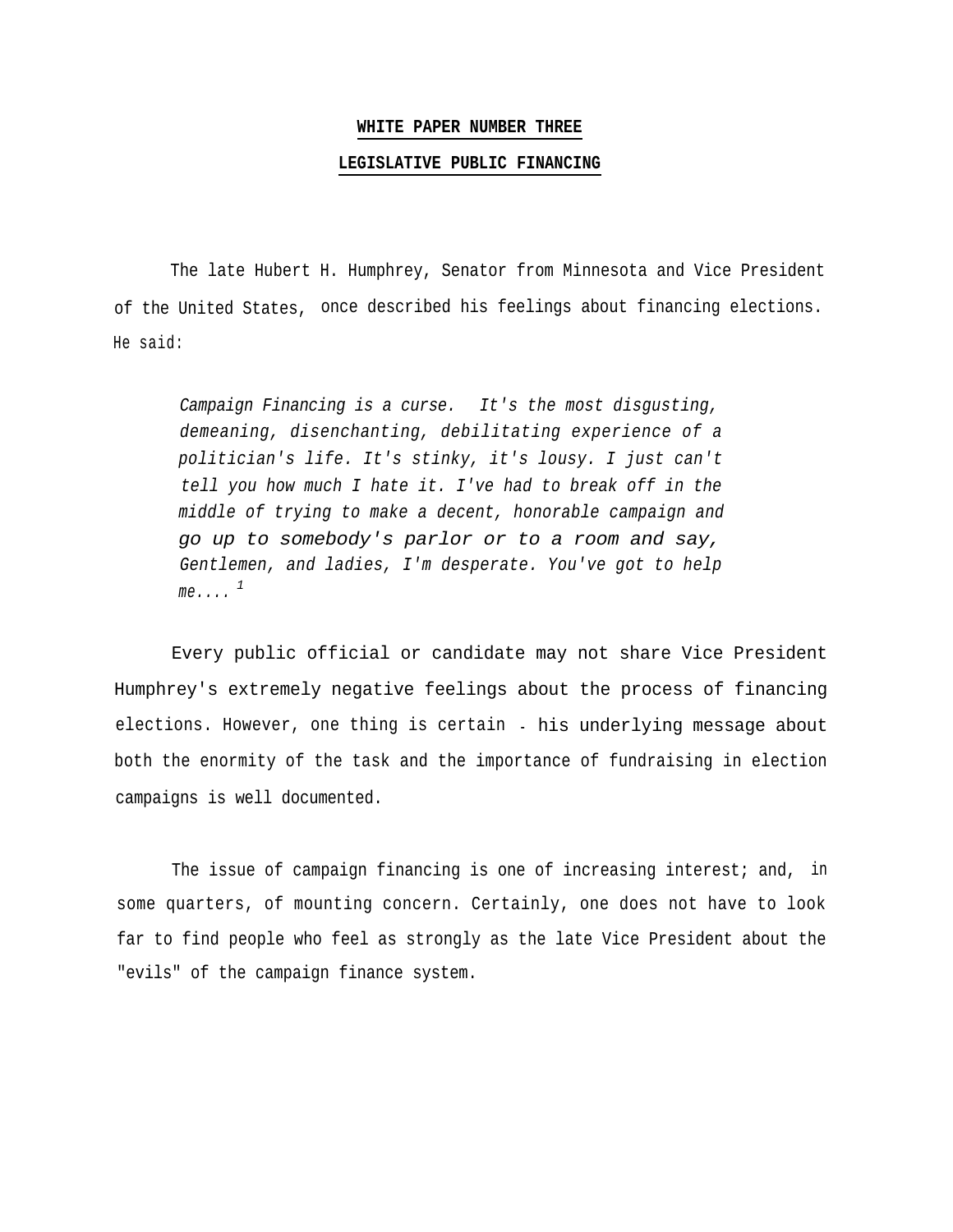For example, Harvey Fisher, from the Bergen Record, expressed it this way:

*If you think door-to-door fundraising by the candidates themselves is the height of chutzpah, think about this. Last year, candidates for the 120 seats in the Legislature did better at raising campaign funds than at Passing laws. Much better. They raked in \$15 million in establishing themselves as the undisputed champs of Trenton's money game.* 2

Not everyone, however, believes that campaign financing is out of control. Indeed, there are some experts who would flatly disagree with those who believe that "campaign high finance" is such an unmitigated evil.

Foremost among these "non-detractors" is noted political scientist Dr. Herbert E. Alexander who wrote in the The Christian Science Monitor:

*In the main, I do not agree with these criticisms. Publicly, to the contrary, I believe United States Election Campaigns are underfinanced,* <sup>I</sup>*not overpriced. Despite all we hear about high costs, money remains a scarce resource in politics; many campaigns, especially those of challengers, cannot raise money needed for the essentials of campaigning. In 1984, Americans spent more on chewing gum than they did on elective politics. The professionalization of politics represents irresistible and irreversible escalations of costs. The real problem*

- *2* -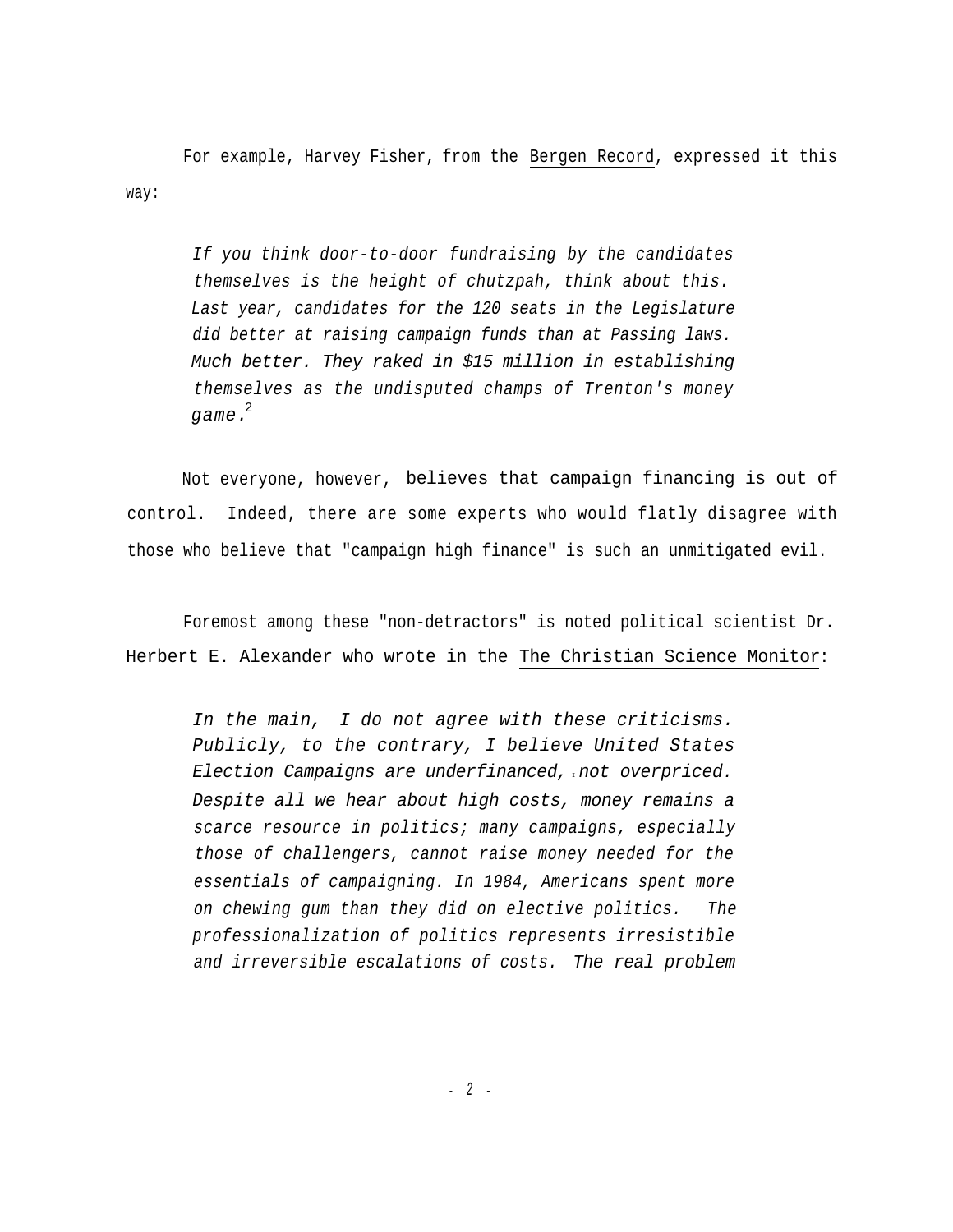*is not the costs but finding acceptable ways of raising money candidates believe they need.*

*I do not accept the view that all or most* - *or even many campaign contributions represent attempts to gain special favors. Abuses do occur. But I believe that contributing money to election campaigns has to be understood as an important form of participation in a democracy.* 3

Thus, there are reasonable-minded people who tend to the view that money in politics is the "source of all evil" and others that believe that it is, or certainly can be, the "source of the public good." Yet, regardless of their difference of opinion on the value of this commodity in election campaigns, there is an area of convergence between these two positions. There is, as Dr. Alexander suggested, a need for candidates to find an acceptable way of raising the money they think they need.

It is upon this point that this analysis will concentrate, specifically with respect to whether or not legislative public financing is the answer to that important question of how to find an acceptable way of financing legislative elections in New Jersey.

- 3 -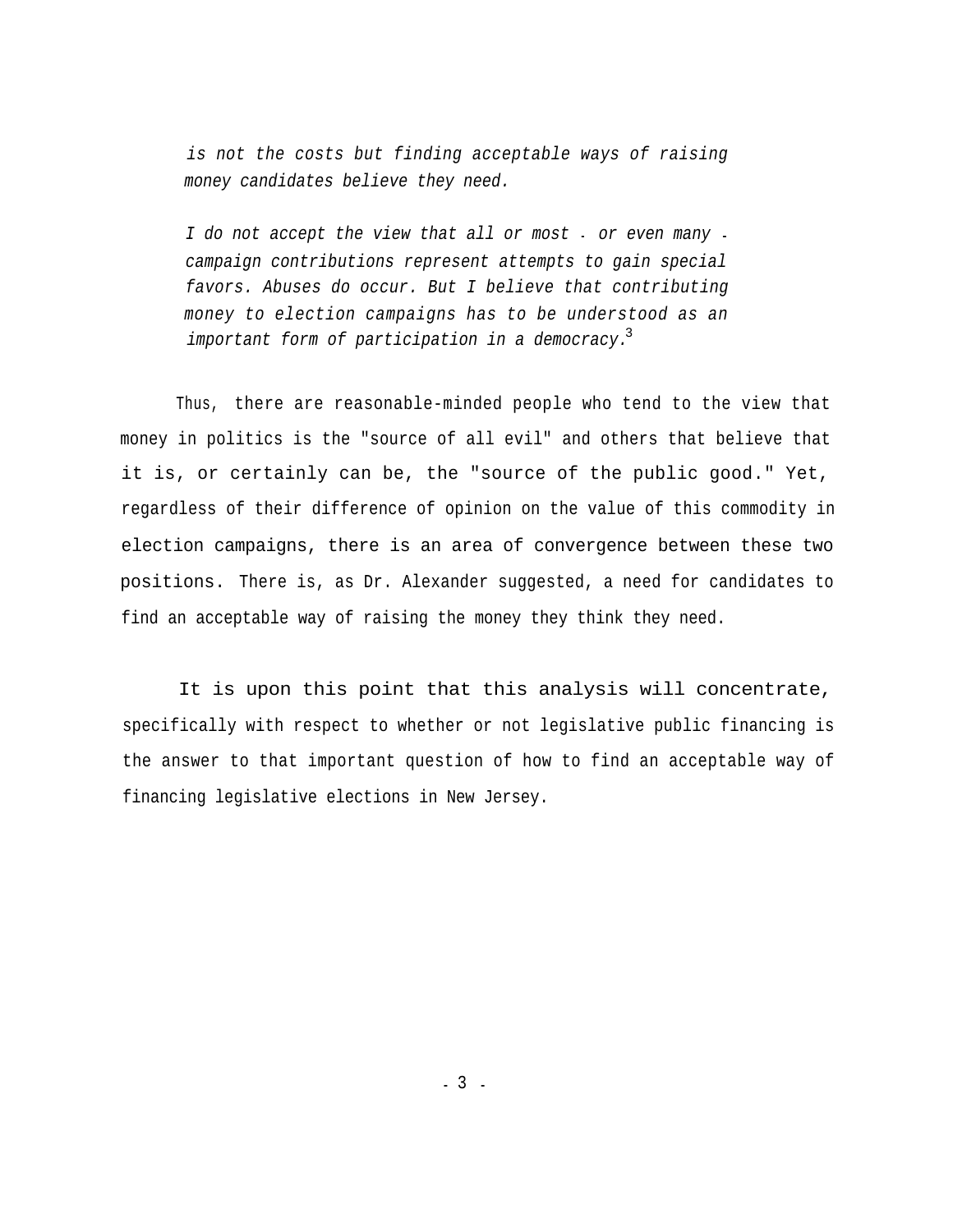#### **Public Financing: The Rationale**

Public Financing of election campaigns grew in popularity following Watergate in the early 1970's. Through that decade and into the 1980's, the popularity of this concept has remained steady.

Public funding is intended to equalize the money factor in campaigns between candidates for the same public office. It is also intended to eliminate any real or perceived corruption by reducing the political influence of large donors, including special interest groups.

Moreover, the philosophical underpinning of any system of publicly financed elections is to provide a source of funding for candidates that is other than just private. It is to enable greater numbers of qualified citizens, not merely those that are wealthy, to run for public office,  $\pm$  and to encourage participation in the process of elections.

Currently, there are 20 states, plus the federal government, which have some form of public funding. On the federal level, public funding is available in Presidential primaries and general elections, and for the presidential nominating conventions of the National Party Committees. Throughout the states, public funding programs exist for statewide contests, and in three states, for legislative elections. In some of these states,

- 4 -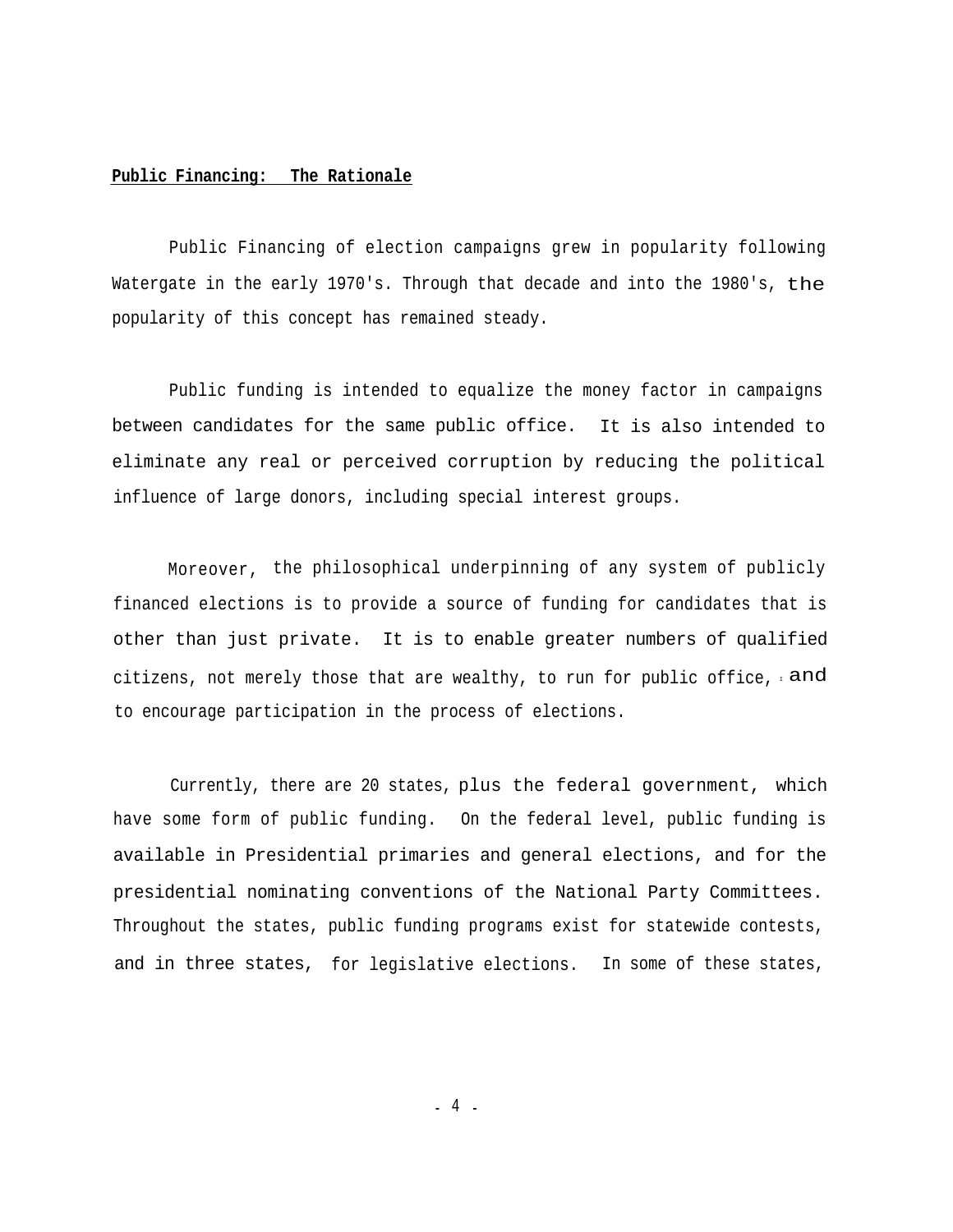the money goes directly to the candidates and in others it is funneled through the state political parties.

New Jersey has publicly-funded elections, but at this juncture, only for Governor. Supported by a tax check-off program, public financing in New Jersey stands out because of the generous amount of public dollars available to qualifying candidates and the historically strong support for the program from its tax paying public.  $^4$  This program, for instance, stands in stark contrast to Hawaii's, which provides public funding for all candidates at all levels, but at only \$50 per candidate. Obviously, the arrangement in New Jersey has made for a highly successful and effective program, whereas, the one in Hawaii is virtually meaningless.

The goals of the gubernatorial public financing program in New Jersey are "that candidates for election to the office of Governor may conduct their campaigns free from improper influence and ... that persons of limited financial means may seek election to the State's highest office." 5

Thus far, the program in New Jersey has been extremely successful. It was first implemented in the general election of 1977 when both major party candidates participated. Since that time, sustained by two timely amendments to the law, the program has been available to candidates in both the primary and general elections. In total, counting the gubernatorial

- 5 -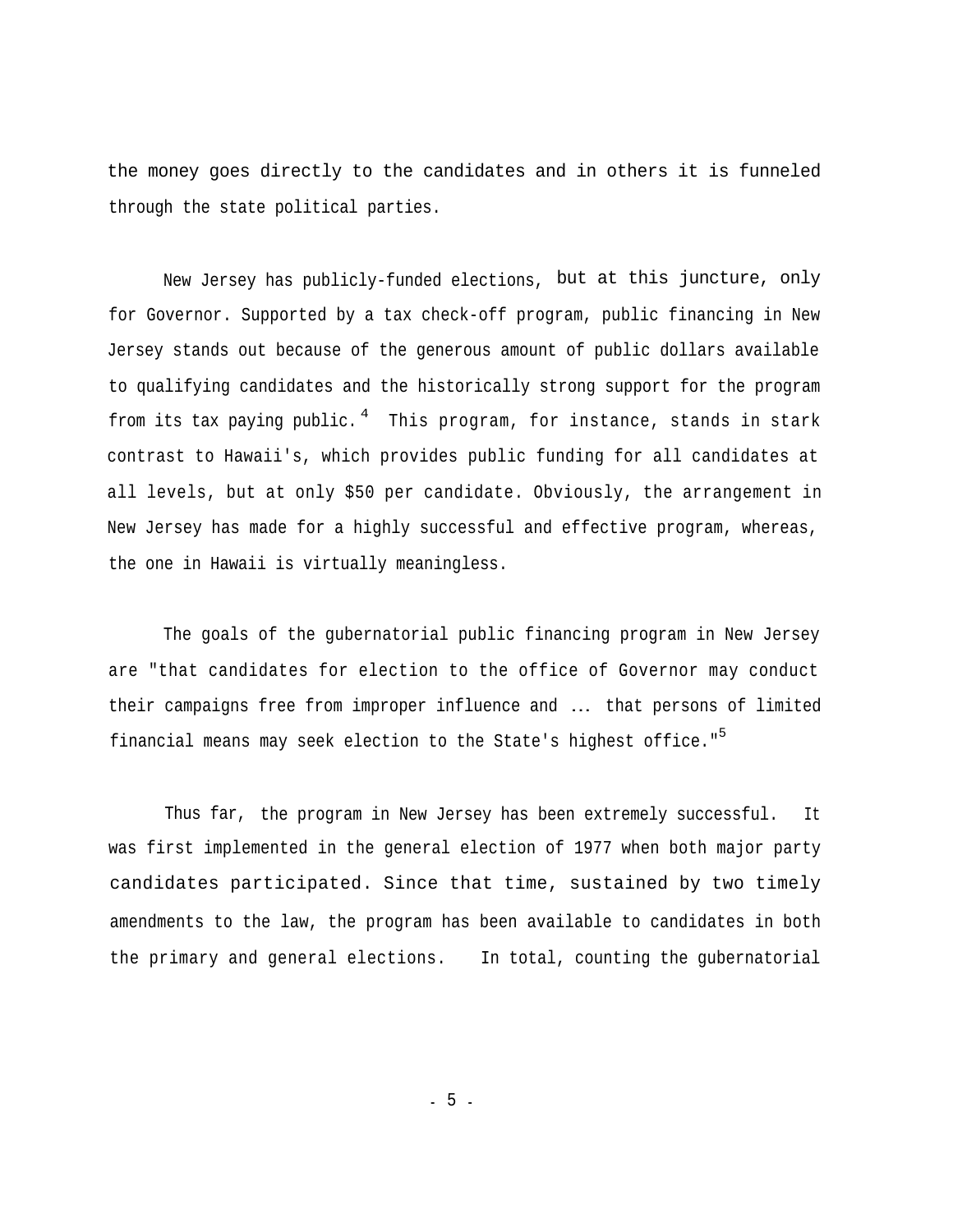elections of 1989, fully 38 candidates will have availed themselves of public funding since the program's inception.

This tremendous record of participation, together with the support given to it by New Jersey taxpayers, points to the fact that public financing, at least on the gubernatorial level, has served the public in New Jersey well. It has significantly altered the way gubernatorial campaigns are funded by eliminating undue influence from the process and enabling more candidates to run for the State's highest office. This later development, at least conceptually, has provided the voters with a greater number of policy positions to choose from, a fact that has to be considered good for democracy.

Public funding of elections, with its limits on contributions and expenditures, has been upheld by the courts as an alternative to the traditional, private-only approach.

In Buckley v. Valeo, the United States Supreme Court, in 1976, held that the Federal Election Campaign Act is:

... *a congressional effort, not to abridge, restrict, or censor speech, but rather to use public money to facilitate and enlarge public discussion and participation in the electoral process, goals vital to a self-governing people. Thus, [it] furthers , not abridges, pertinent First Amendment Rights.* 6

- 6 -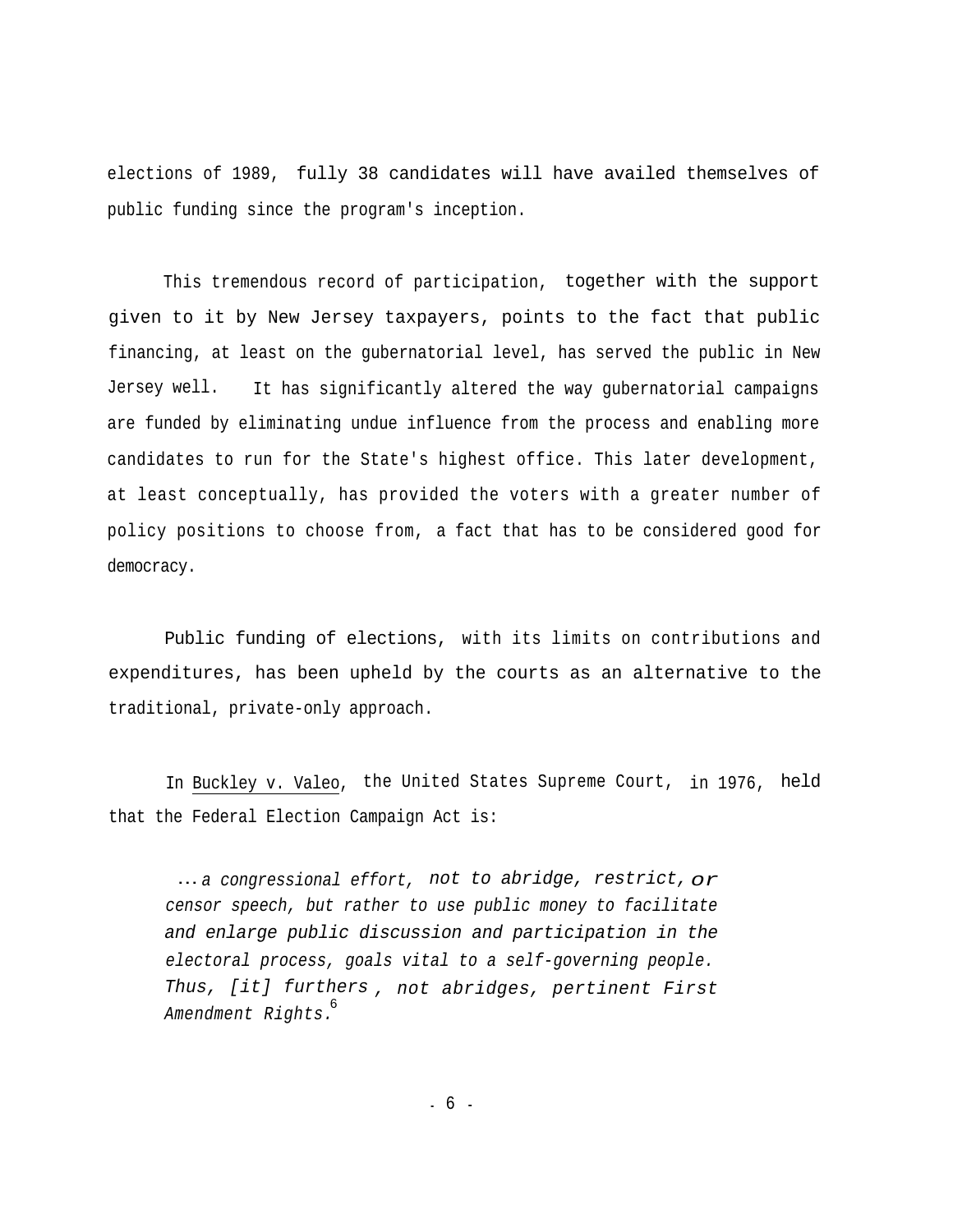That same decision also maintained that the basic provisions of public financing programs, including expenditure limits, are constitutional as long as a candidate has the option not to participate, and not to subject himself or herself to expenditure limits. The Court held that contribution limits, with or without public financing, are constitutionally valid but that expenditure limits, except where candidates voluntarily agree to them in order to receive public financing, constitute an abridgment of First Amendment Rights. To this point, the Court said:

*... acceptance of public financing entails voluntary acceptance of an expenditure ceiling. Non-eligible candidates are not subject to that limitation. 7*

The concept of public financing, therefore, is built upon a sound philosophical and legal foundation. In New Jersey, it has worked well on the gubernatorial level. Whether it is an appropriate vehicle for financing legislative elections in the Garden State, however, is a question that will be explored throughout this paper.

#### **The Kinds of Public Funding Programs**

Public funding programs come wrapped in many packages. Some are matching programs, some are grant programs, and some are a combination of both. In certain states, as mentioned above, the money is given directly to the candidates. In other jurisdictions, the money is channeled through the political parties to, in turn, be distributed to the candidates. In still others, the money is given to the parties with few or no strings attached.

- 7 -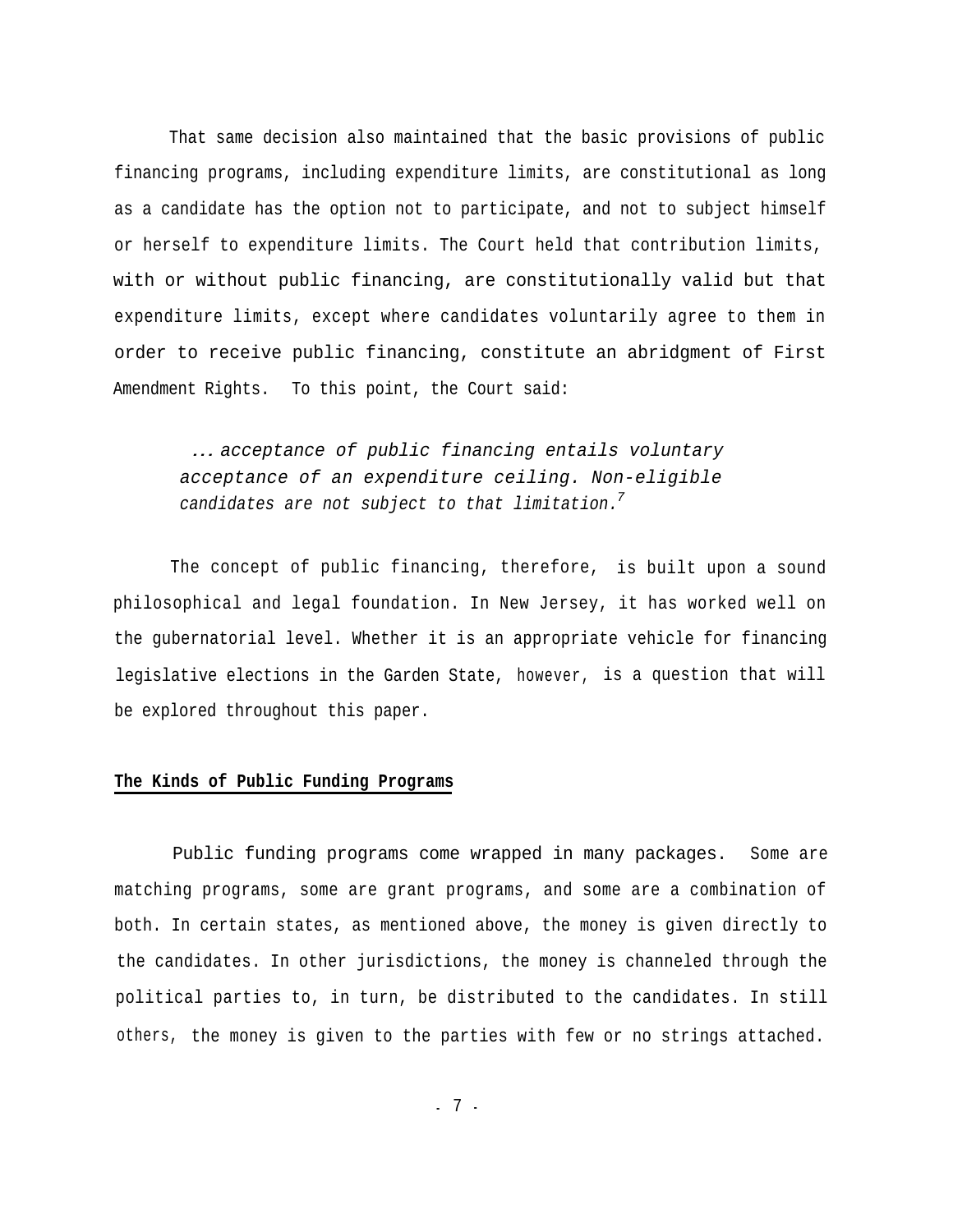They are always funded through a tax check-off, a tax add-on, or an appropriation from the Legislature.

While the majority of states make public funding available only in the general election, some jurisdictions, including the federal government in presidential elections, make funds available in both the primary and general elections. Finally, public funding programs exist for statewide offices, and in three states, for the Legislature.

The federal program, which was first effective in the 1976 presidential elections, is the most widely known, although in no state is it exactly duplicated. Interestingly, it contains features of both matching and grant programs. Moreover, it provides money to both candidates and political parties.

The Presidential Primary Public Funding Program is set-up differently than the general election program. The Presidential Primary Matching Fund Program matches contributions of \$250 or less from individuals on a one-toone basis. In order to qualify, a primary candidate must receive matchable contributions totaling \$5,000 in each of at least 20 States. These contributions must derive from individuals who are residents of the state for which their contributions are submitted. The primary program also contains an overall expenditure limit and separate expenditure limits in each state, which are calculated through the use of a cents-per-voter formula. The public funds cap is equal to 50 percent of the total

- 8 -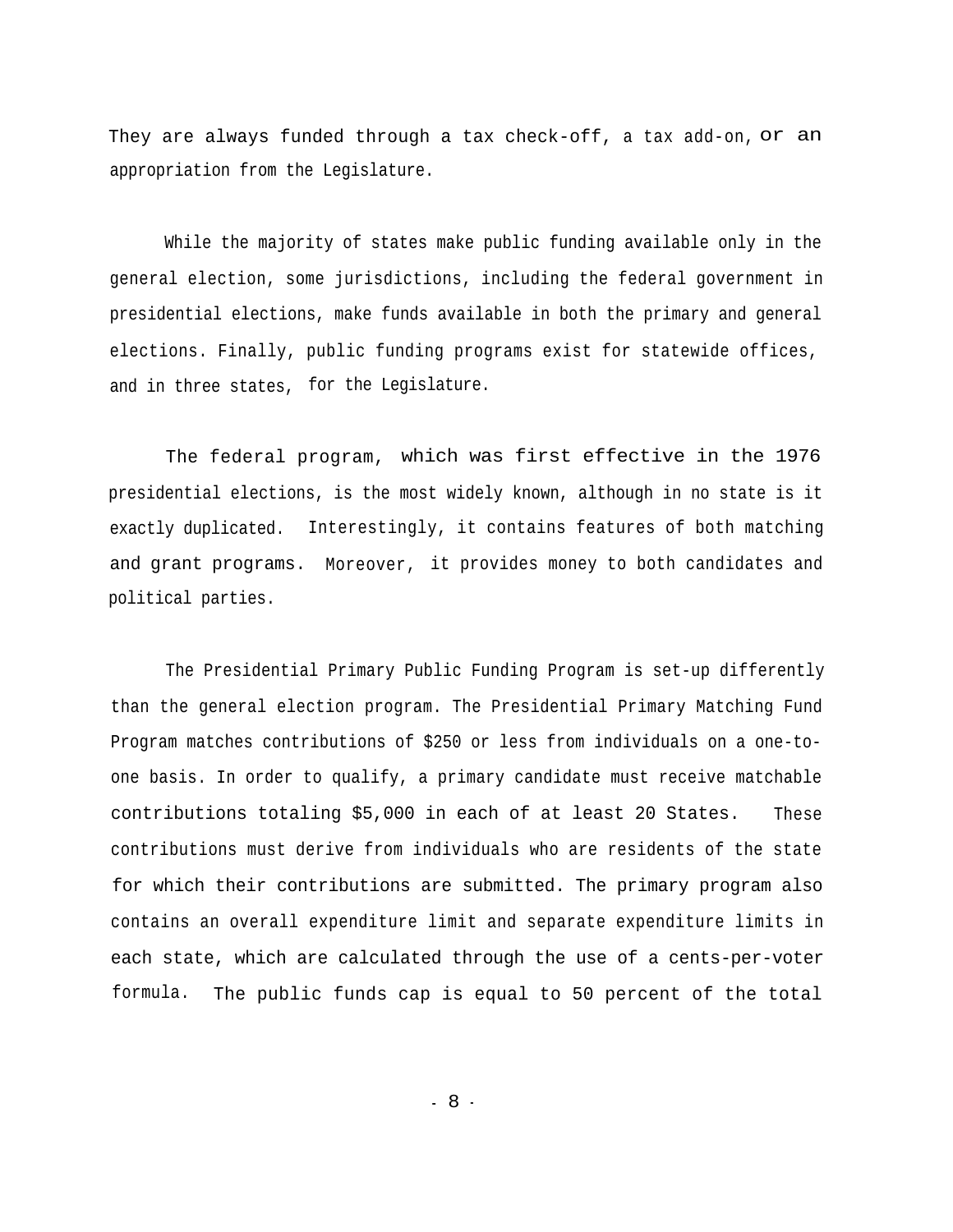expenditure limitation. The expenditure limits are adjusted every four years for inflation. 8

The public funding program for the presidential general election is set up differently. In it, eligible candidates of each major party are entitled to equal payments, which are adjusted by the Consumer Price Index every four years. In 1988, the amount distributed to each candidate approximated \$40 million. This grant program subjects participating candidates to an expenditure limit which is equal to the public funds grant. Thus, for participating candidates, their general election campaign is funded entirely by public dollars. 9

This Presidential funding program also contains something for the national parties. Under provisions of the federal election laws, the major parties each received \$9.2 million in 1988 for their nominating conventions. The law also provides for entitlements to minor parties if they qualify by having received a certain percentage of the vote in the previous Presidential general election.  $10$ 

In terms of public financing by the states, one of the best of the nine state programs providing money directly to candidates is New Jersey's Gubernatorial Public Financing Program. Providing only start-up money to qualifying candidates in 1981 and 1985, this matching program has recently become one of majority funding through public dollars.

- 9 -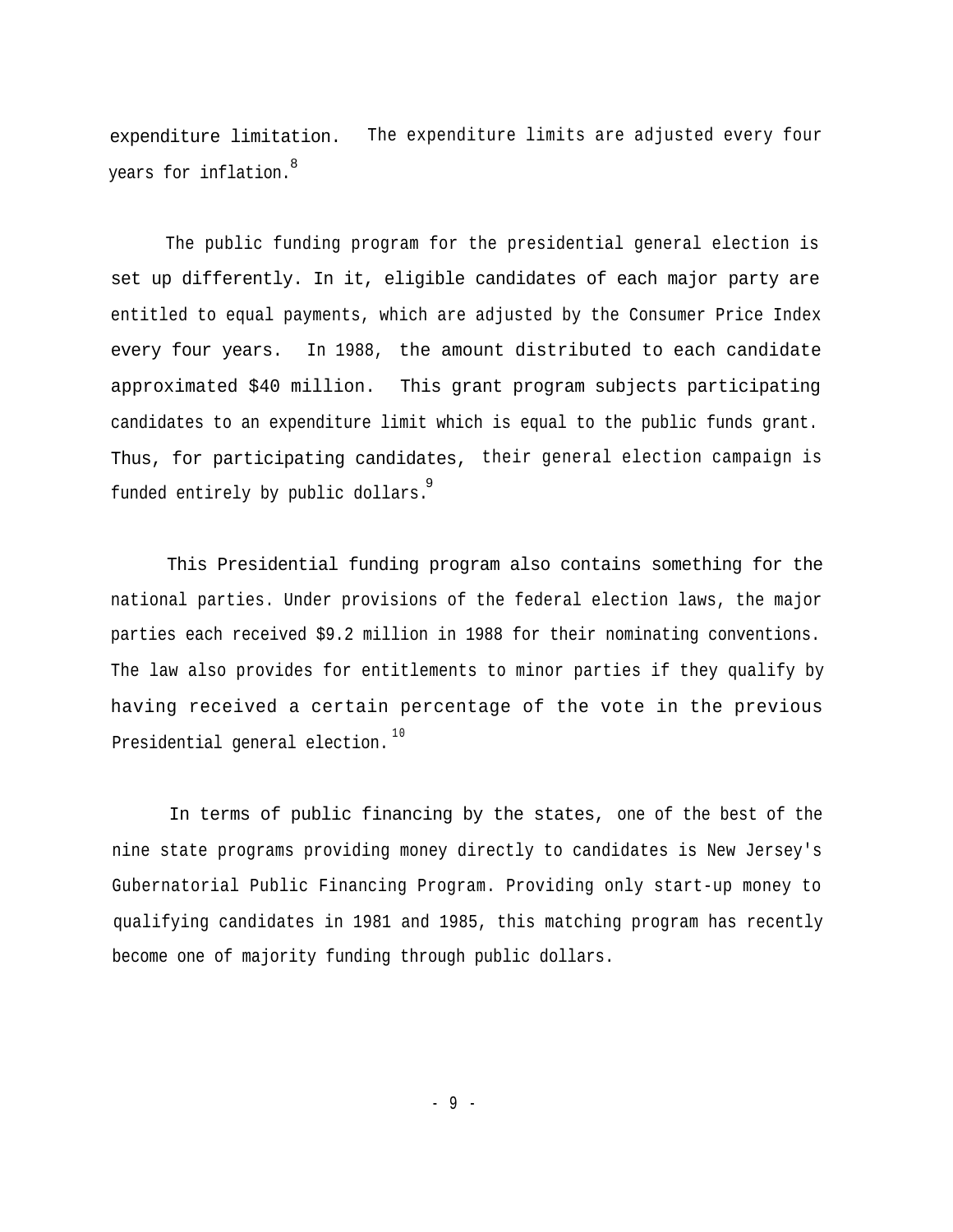New Jersey's program contains a qualifying threshold of \$150,000, with the first \$50,000 of that ineligible for match. It contains an expenditure limit in the primary of \$2.2 million and in the general of \$5 million. The program has a public funds cap of \$1.35 million in the primary and \$3.3 million in the general election. Contributions of up to \$1,500, regardless of the source, are matched on a two-to-one basis. Finally, there are limits on the use of personal funds by the candidates and on spending in the gubernatorial context by the political party committees.

A major program breakthrough in New Jersey was the recent amendment to the law which permits the Commission to adjust the thresholds and limits every four years by a unique campaign cost inflation index it developed. $\overset{11}{\cdot}$ 

Moreover, the new law now requires publicly funded candidates to participate in two debates in the primary election and two debates in the general election. This latter feature suggested by Assemblyman Byron Baer greatly facilitates the discussion of the issues by serious candidates for Governor and provides useful information to the voters.

New Jersey's program is a national model because of its success, because of the support it receives from the taxpayers, and because it pertains only to the gubernatorial elections, which consequently are guaranteed sufficient funding.

In addition to matching and grant programs that give money directly to candidates, ten states have programs that provide public dollars to their

- 10 -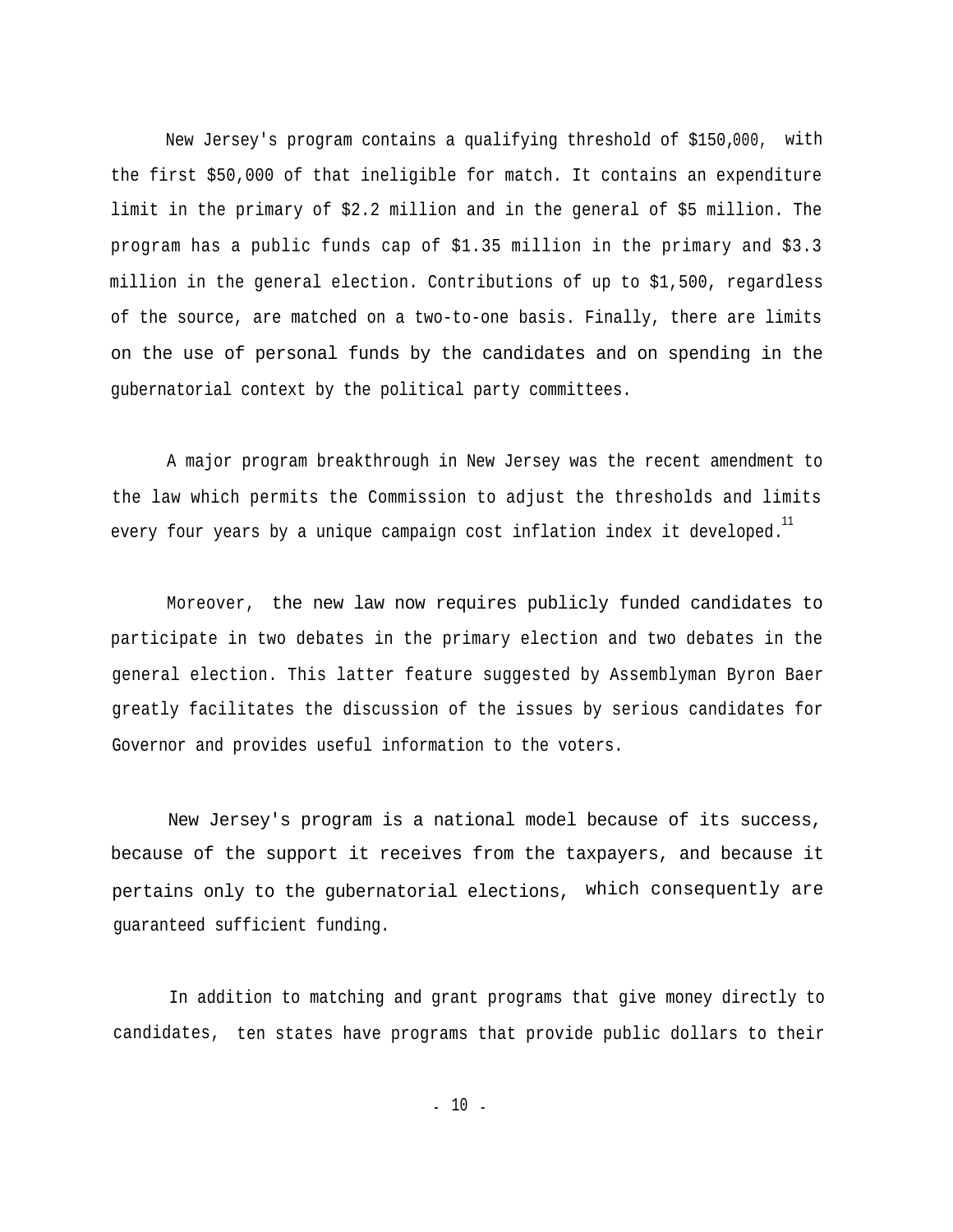state political party committees. Some of these programs place restrictions on the use of this money, such as prohibiting it from being used in primary elections or requiring it to be given to specified general election candidates. Others permit the parties to use the money more flexibly.

Dr. Herbert E. Alexander and Michael Eberts, in Public Financing of State Elections: A Data Book on Tax-Assisted Funding of Political Parties and Candidates in Twenty States wrote:

*The restrictions on political party use of public funds differ by state. In Idaho, the political parties are restricted to using the money for qualified election expenses and primary election use is prohibited. In Rhode Island, the parties may use the money for administrative costs. In North Carolina, the money goes from the parties to specified general election candidates only. In Iowa, the money may not be used for primary elections and the money cannot go to federal candidates if they receive a federal subsidy. In Utah and Kentucky, the money must be proportionately divided by state and county party central <sup>12</sup> committees.*

North Carolina is a good case study of a state that provides public funds to the political parties but requires these parties to, in turn, give the money to their general election candidates.

In North Carolina, money collected through a tax check-off program is distributed to the major political parties in proportion to their voter registration figures. To qualify as a political party, an organization must

- 11 -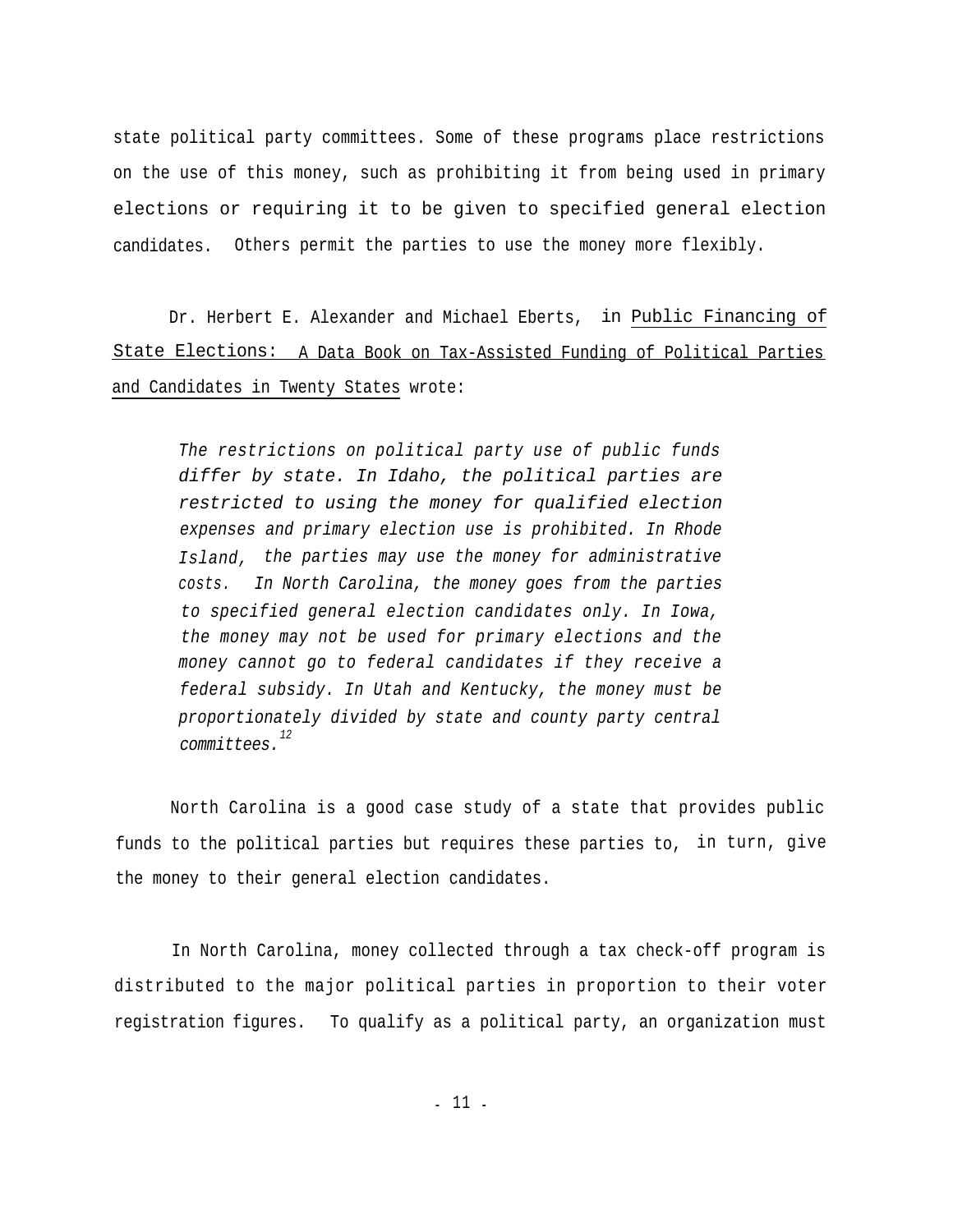have received, at a minimum, ten percent of the vote in the last gubernatorial election. The only parties to have qualified for public funds are the Republican and Democratic parties.

There are certain rules that apply to a political party's use of the funds. The State Chairman, Treasurer, plus any member of the party who is the Governor, Lt. Governor, U.S. Senator, Congressman, Council of State, or any candidates for those offices, make up a committee that decides how the public funds are distributed to candidates.

Funds allocated to general election candidates may only be used for certain, specified purposes. For example, the public funds can be used to pay for broadcast and print media advertising, staff salaries, travel, and party headquarter administrative costs. They cannot be used in support of primary candidates, to underwrite party conventions, to promote public referenda, or to pay off primary debts.  $^{13}$ 

In addition to the above programmatic models, which deal with the funding of either candidates for executive branch offices or the political parties, two states stand out because of their legislative public funding programs. These two states, Wisconsin and Minnesota, are the only two jurisdictions that contain serious programs designed to provide sufficient public funding of candidates for the Legislature as an alternative to privately funded election campaigns.

- 12 -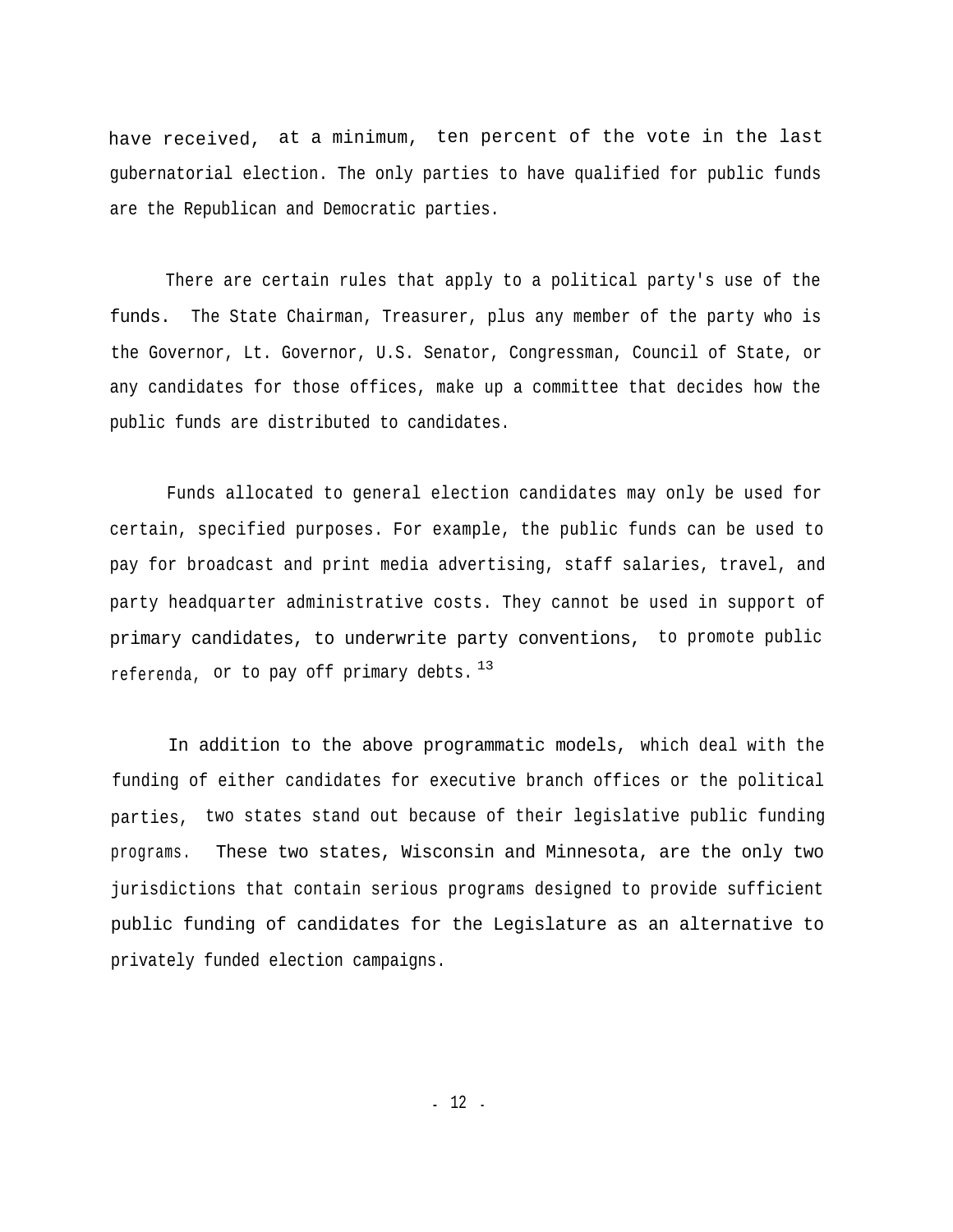Wisconsin and Minnesota have legislative public funding programs that are different from the ones highlighted above, and, as will be shown below, are equally as distinct from the programs envisioned in four bills thus far introduced in New Jersey.

Wisconsin's program involves only the general election but it is the primary election that determines who will receive public funds and how much.

Only candidates who are nominated through the primary process and who receive at least six percent of the vote in the election are eligible. Funds raised prior to the primary election, minus special interest contributions, are matched on a one-to-one basis. A lump sum of up to \$20,000 is given to eligible candidates within seven to ten days of the primary election. Legislative public financing in Wisconsin is supported by a tax check-off program.

Every two years, the House of Representatives and one-half of the Senate is elected. About 112 seats are contested each time Not every candidate receives public funds. In 1982, 224 candidates applied and 140 received public funds. The expenditure limit was \$34,000.

To determine the eligibility of the candidates applying for public funds, two reports submitted prior to the primary election are reviewed by auditors of Wisconsin's State Elections Board , as are the applications for public funds.

- 13 -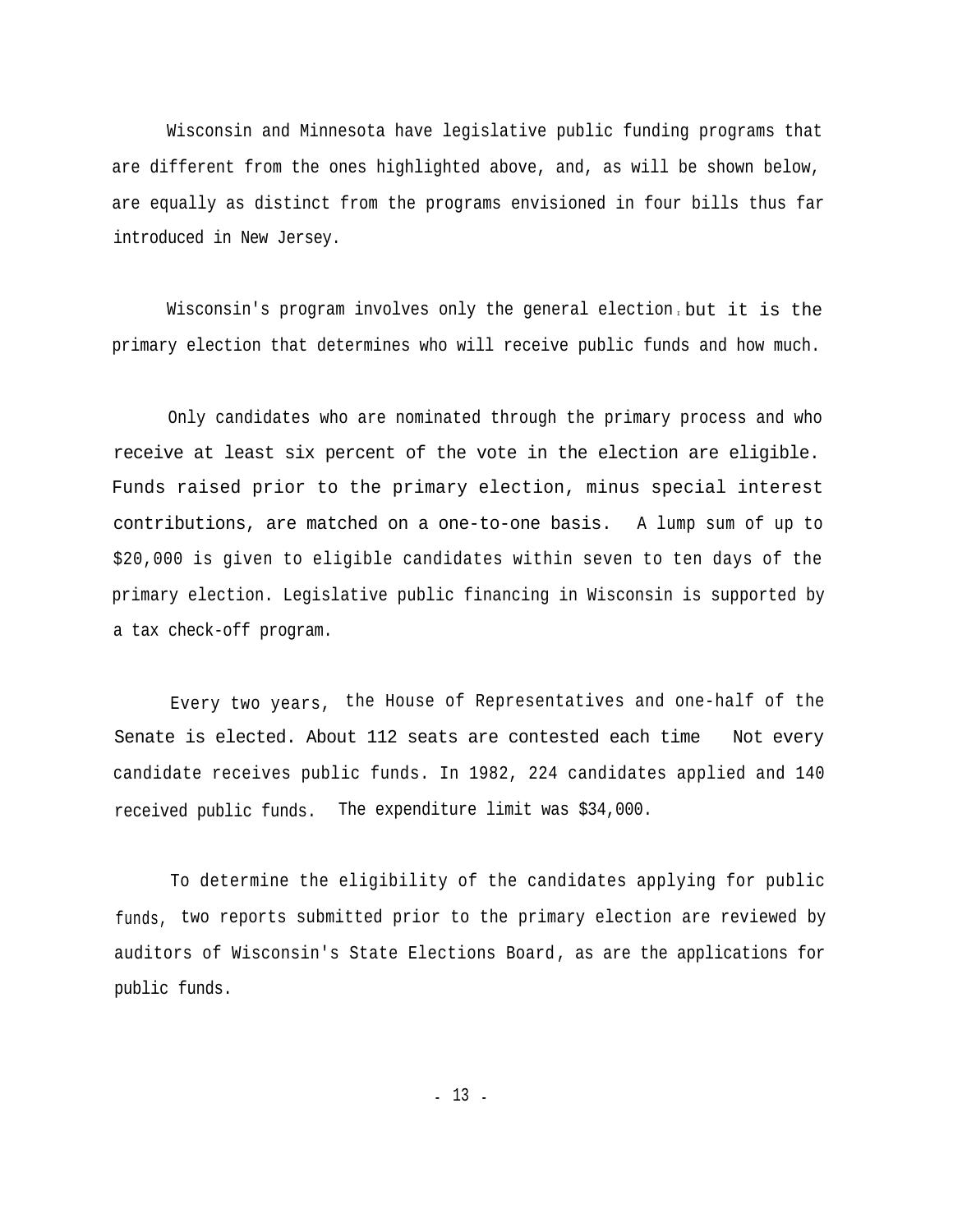The Wisconsin program has had a high participation rate, with 140 candidates for the Legislature receiving public funds in 1987.  $^{14}$ 

Minnesota's program is different from Wisconsin's, and as will be seen, from those proposed in New Jersey. It is a complex system with two separate funds established, one to distribute money for the primary and one for the general election.

The money derives from a tax check-off program and is distributed after the primary and after the general elections.

Primary candidates receive money from the major political party fund. This fund contains money checked-off by taxpayers as earmarked for one or the other major political party. Legislative candidates receive funding equal in amount to the proportion of money checked-off for one or the other of the political parties by taxpayers in the legislative candidate's district. The money in this fund is therefore not divided equally.

General election candidates, on the other hand, receive money from the general fund. This fund also derives from the tax check-off program. This money is distributed in equal amounts to general election candidates; the amount depending on how much money is in the fund.

To qualify for primary funding, a candidate must win the primary election and agree to limit spending to an expenditure limit that is tied to the Consumer Price Index. To qualify for the general election funds,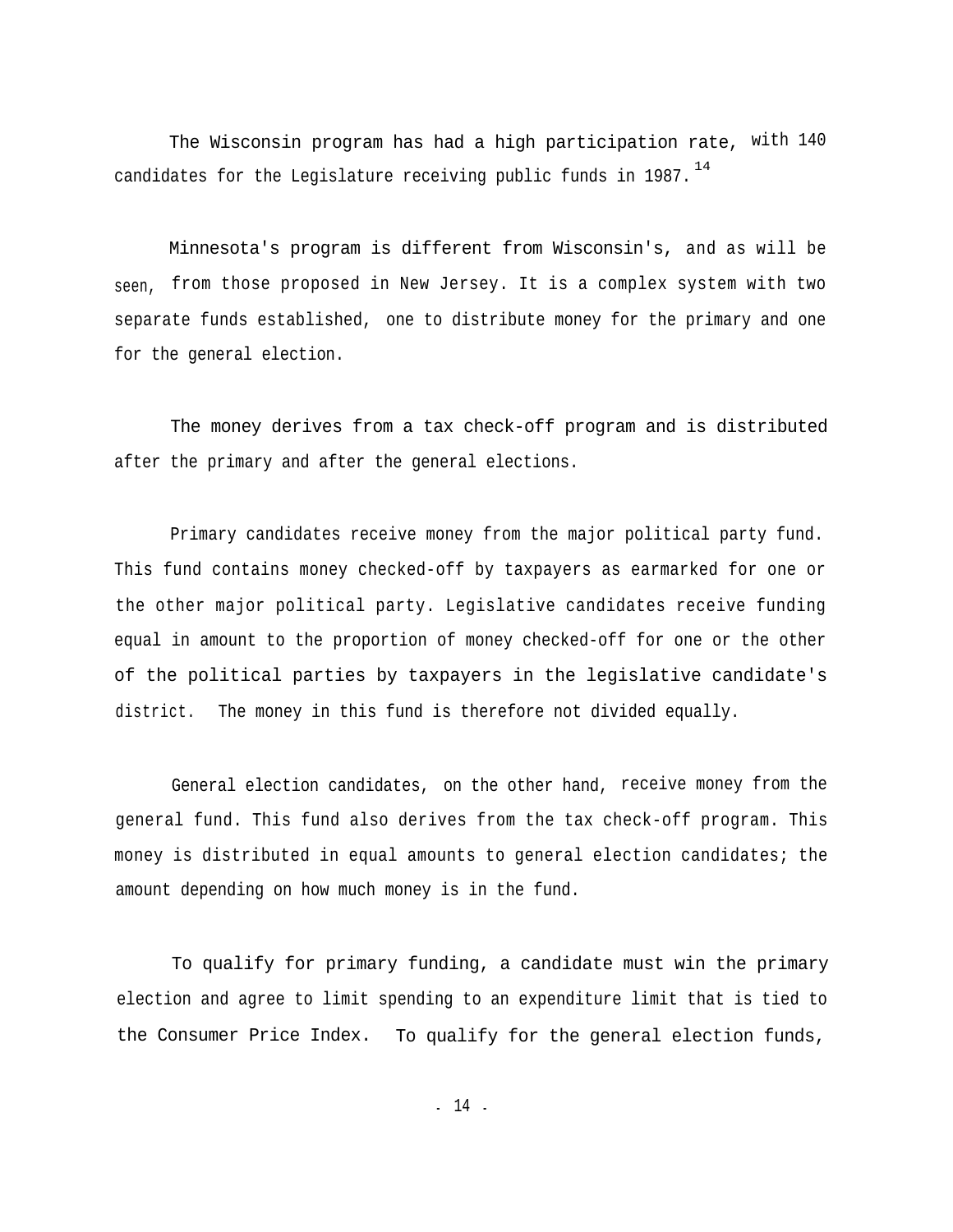candidates must have received ten percent of the vote in the general election and have adhered to spending limits. In Minnesota, candidates file 15 reports three times per year: pre-primary, pre-general and annually.

Thus, public funding programs can assume many forms. They can be matching or grant or both. They can provide money to candidates in both the primary and general elections, or in just the general election. They can give money directly to candidates or through the political parties. Finally, they can be in the context of campaigns for President, Governor, or other statewide executive offices, or in the context of legislative campaigns or citywide campaigns, as in New York City (see Appendix I). Yet, however they may vary, whatever form they may take, all publicly funded programs have one thing in common - the need for a stable and sufficient source of funding, the presence or absence of which spells the difference between being highly successful or mediocre.

#### **Methods of Funding**

Nineteen of the twenty states which have public funding programs, have programs that are tax-assisted. The two methods utilized by these jurisdictions to provide the tax-assisted financial support for their programs are the tax check-off and the tax add-on. While eighteen of the states and the Federal Government use one of these systems or the other, Iowa has both a tax check-off program and tax add-on program. Florida is the only state that has a funding method that varies from the tax check-off or tax add-on approaches. In Florida, a public funds trust fund was

- 15 -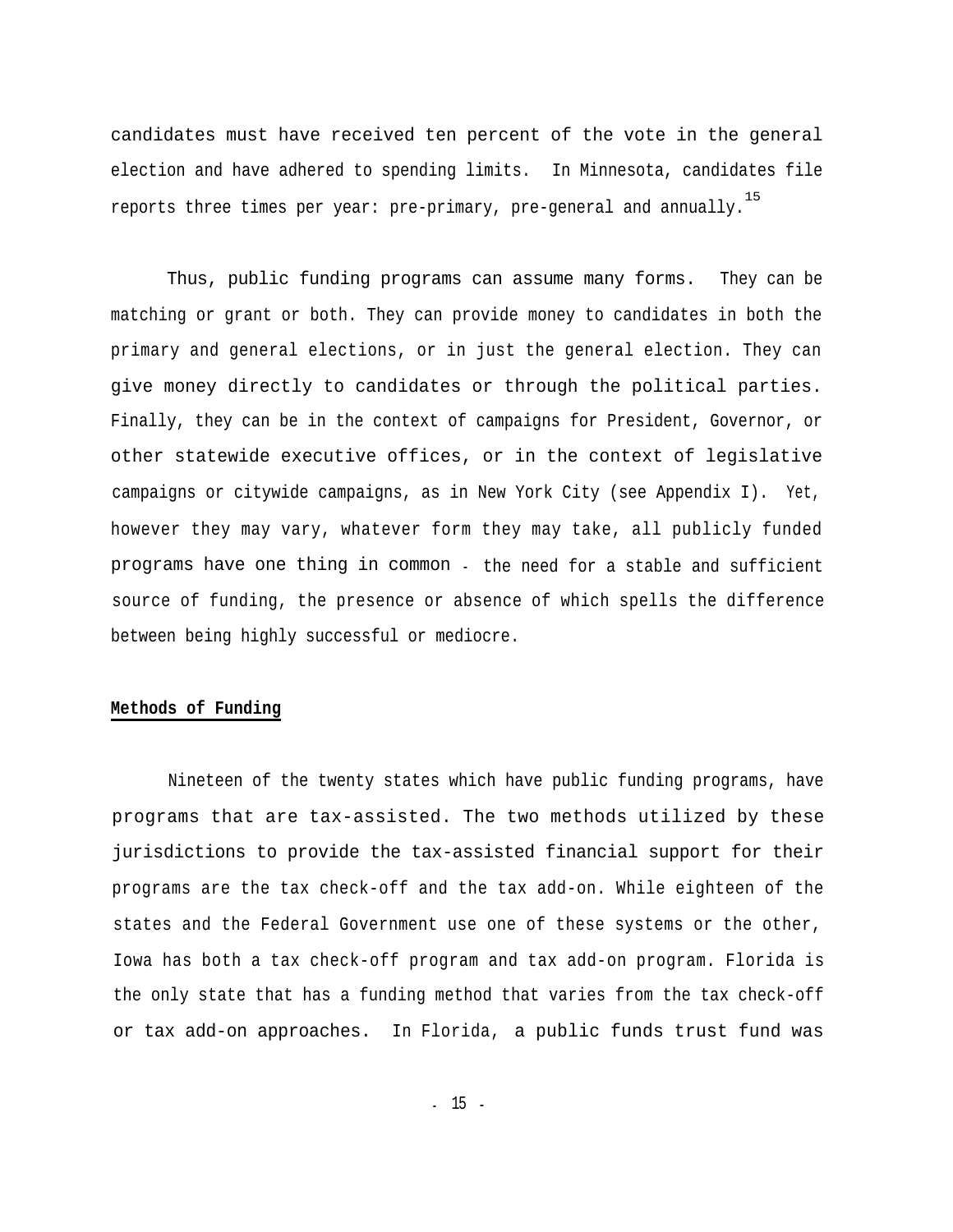established by the State Legislature, with money being appropriated into it on a periodic basis.

A tax check-off program does not, in any way, add to the liability of the taxpayer. In this type of system, the taxpayer simply designates a small part of his state income tax bill for the public elections fund.

The tax add-on system, on the other hand, adds to a taxpayer's liability. In this system, money is added onto a participant's tax bill by the participant himself. In California, a taxpayer can add on as much as \$25 to his or her tax bill. Both systems are voluntary.

Needless to say, the tax check-off system has been the more successful. This system is also the one utilized by the federal government to fund the Presidential program. According to statistics compiled by Dr. Herbert E. Alexander and Michael Eberts, taxpayer participation (1983 tax year) in state tax check-off programs averages about 20.9 percent. The federal tax check-off system witnessed a taxpayer check-off rate of 23 percent in 1985. These figures obviously compare well to those compiled by the six states which have tax add-on programs. These six states showed that taxpayer participation averaged 1.6 percent in 1984.  $^{16}$ 

New Jersey's gubernatorial public financing system is financed by a one dollar tax check-off program. Historically, the general public has given this program wide support. In fact, the check-off rate in New Jersey has averaged about 40 percent, a rate which ranks highest among the states.

- 16 -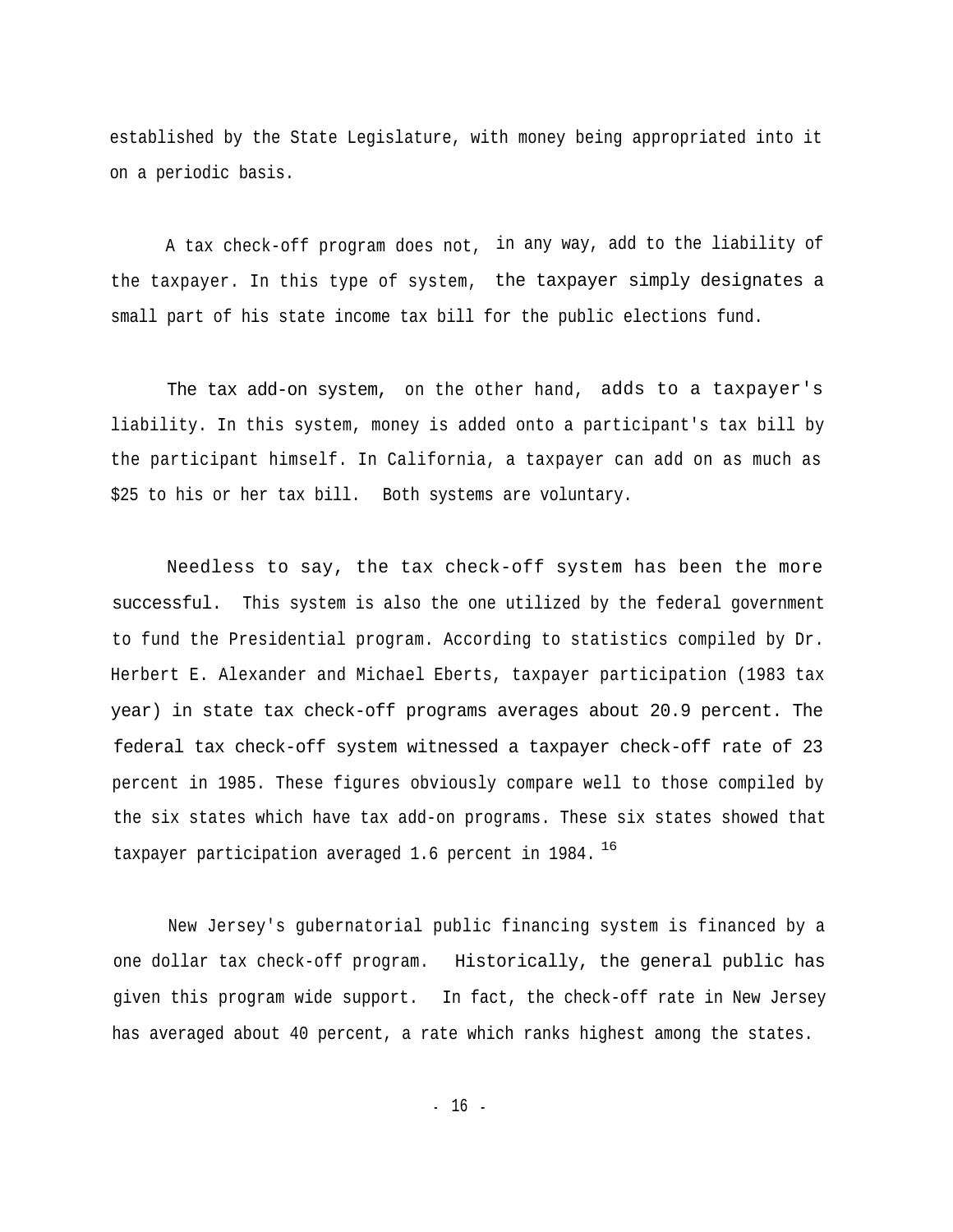The Legislature must appropriate money to be distributed from the Gubernatorial Elections Fund. Moreover, if the fund runs out of money during the course of a gubernatorial primary or general election, special language in the budget law authorizes the Legislature to provide a supplemental appropriation to bridge the funds gap. In the current gubernatorial election cycle, that provision has proven to be very important. Recent changes in the law which significantly raised the public funds caps for participating primary and general election candidates for Governor have already caused matching funds expenditures in the primary to exceed \$8 million, necessitating an additional fiscal year 1989 allocation to the program. Overall, public funds expenditures for both the primary and general election may result in approximately \$15 million dollars being distributed to candidates for Governor.

In any event, the Gubernatorial Elections Fund, as it has been following each gubernatorial election year, will be in deficit after the 1989 gubernatorial primary and general elections.

Moreover, unlike in the past, this year's gubernatorial elections, because of the above-mentioned change in the public funds caps, will create such a huge deficit in the fund as to render the one dollar check-off program incapable of replenishing the fund over the next four years.

Ever since the first publicly financed gubernatorial election in 1977, the fund has always been in deficit, with tax revenues resupplying it during the four-year interval between gubernatorial elections. This situation is

- 17 -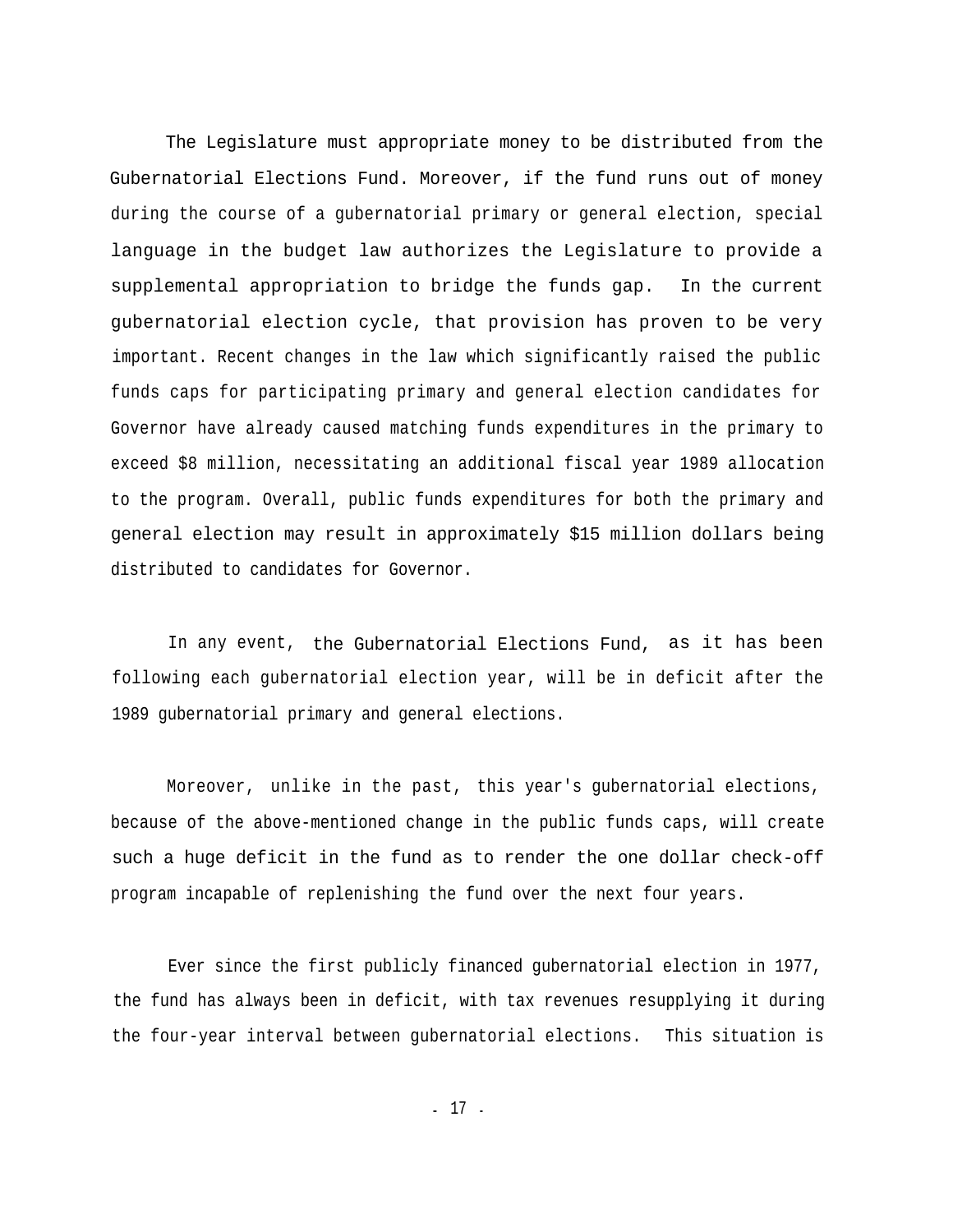so because the tax-assisted, check-off program did not begin until 1976. In a sense, the Legislature has always loaned money to the Gubernatorial Elections Fund. During the four tax years following each gubernatorial election, the check-off program has paid back the loan to the Legislature, making the fund solvent by the next round of gubernatorial elections.

Immediately preceding this year's gubernatorial primary elections, the fund had a positive balance. The amount in tax check-off revenues accumulated during the last four years was sufficient to repay the loan proffered for the 1985 gubernatorial public funding program, again leaving it up to the check-off program to replenish the fund between 1989 and 1992.

Given the changes in the law which have altered the program from one of providing start-up money for campaigns to one in which the private/public funds mix is tipped in favor of public funds, it will be virtually impossible for the fund to be in anything but a deficit from now on. The one dollar tax check-off program, which has served the program so well, will be inadequate to the task in the future. In order to maintain the viability of the gubernatorial program, it will be necessary for the Legislature to consider this problem seriously, perhaps giving thought to increasing the check-off to two dollars, or devising some other stable source of funding.

As this paper now turns to consider specifically the possibility of adding a Legislative public financing program to New Jersey's electoral process, it is important to keep this very important question in mind: how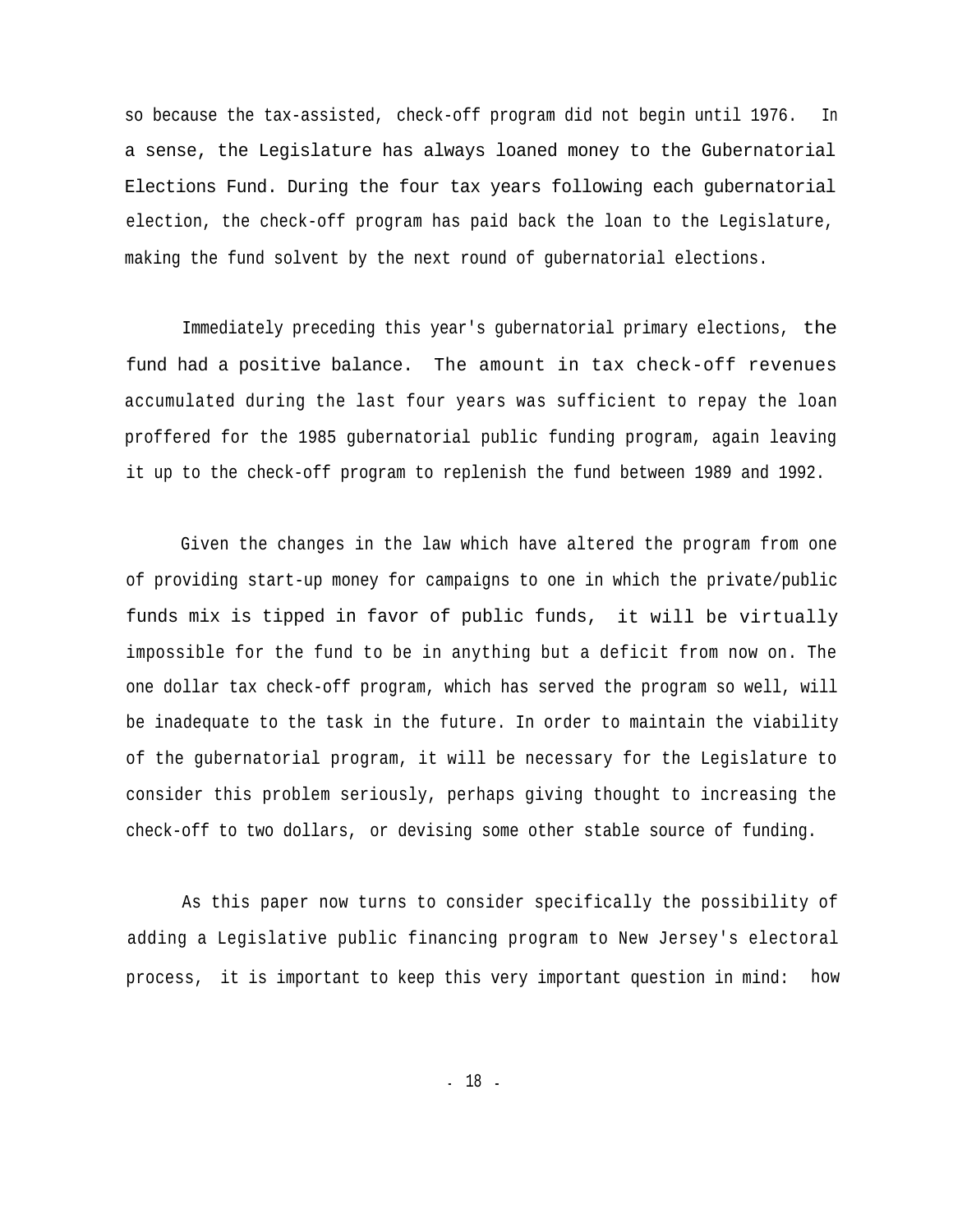is it to be financed given the funding problems now inherent in the very successful gubernatorial program?

#### **Legislative Public Financing in New Jersey**

Recently, there has been an increased interest in New Jersey about Legislative public financing. This interest is the result of intensified spending by candidates for the Legislature over the course of the last few elections for Senate and Assembly. In 1987, general election candidates for the Legislature spent approximately \$11.5 million on their campaigns.  $^{\rm 17}$  In 1989, Assembly candidates alone may well spend nearly \$8 million dollars.

To keep this spending under control, at least four legislators have introduced bills that would create Legislative public financing programs, and impose contribution limits. Two of the bills contain expenditure limits. Without public financing, or other state aid to candidates, the United States Supreme Court has said that there can be no expenditure limits.

Each one of these legislators have, in large measure, patterned their respective programs after the gubernatorial matching program.

Assemblyman William Schluter and State Senator John A. Lynch have introduced identical bills which extend public financing to Legislative primary and general elections.

- 19 -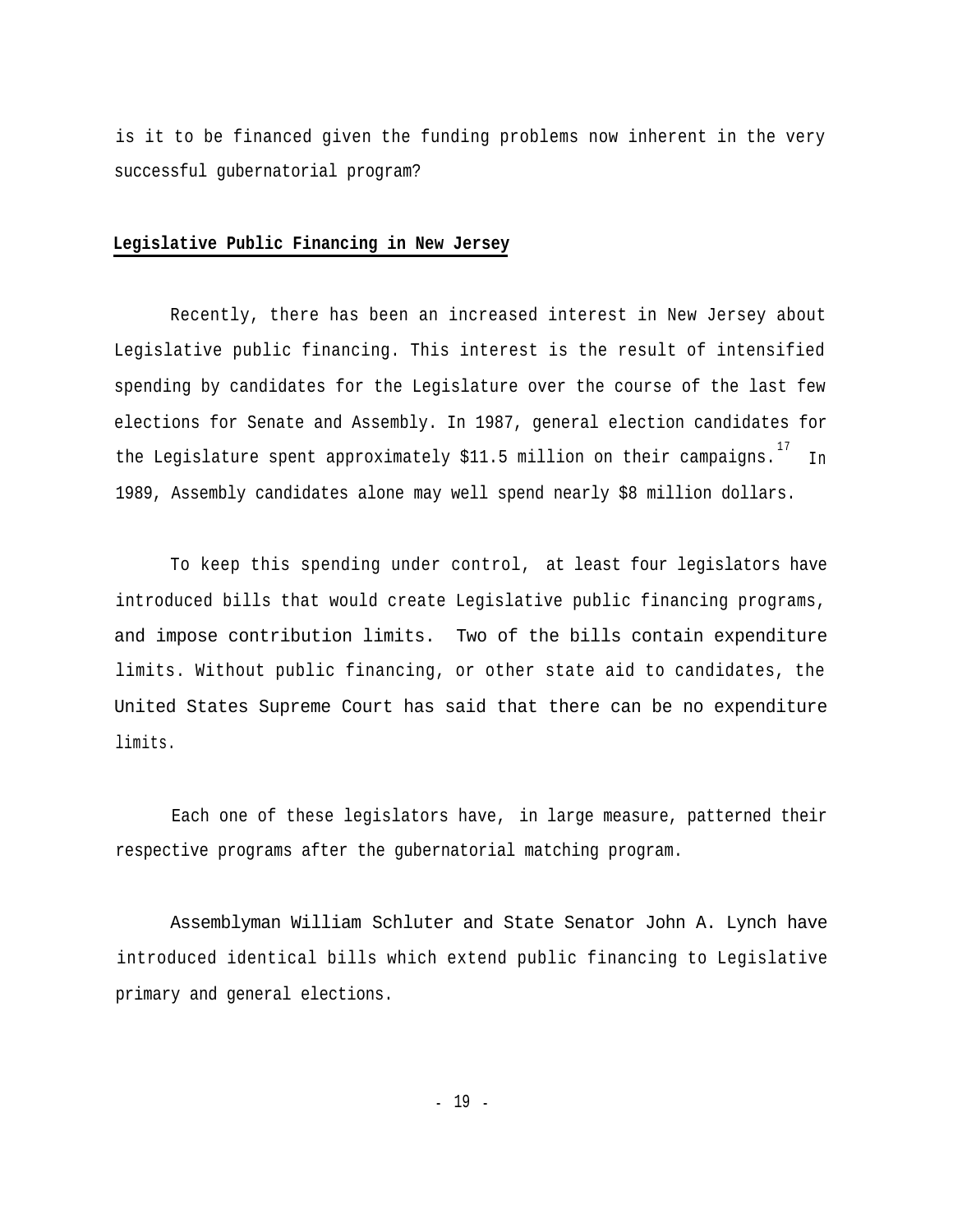In order to qualify for the program, a candidate must raise and spend \$5,000 from individual contributors. In each election, the legislation imposes a \$500 contribution limit, with only contributions of up to \$200 from individuals being eligible for matching on a one-to-one basis.

The Lynch/Schluter approach contains a \$10,000 public funds cap and has no expenditure limitation. Moreover, it places restrictions on political party committees which are similar schematically to those contained in the gubernatorial public financing law.

While this legislation includes no provision for adjusting thresholds and limits for inflation, the method of funding envisioned in it is an appropriation from the Legislature. Assuming that all candidates would participate and qualify for the maximum in public funds, the maximum amount in public funds distributed in an election for both Houses of the Legislature would be \$6 million. An additional amount of money would have to be appropriated to the Election Law Enforcement Commission (ELEC) for administrative purposes, which includes staffing and computer needs.

Legislation by Senator Richard Van Wagner, again a matching program similar to the gubernatorial program, differs from the Lynch/Schluter approach in a number of respects, not the least of which is that it would extend only to Legislative general elections and not to primary elections.

The Van Wagner proposal contains a qualification threshold of \$37,500. To meet this threshold, the funds must be both raised and spent. Unlike the

- 20 -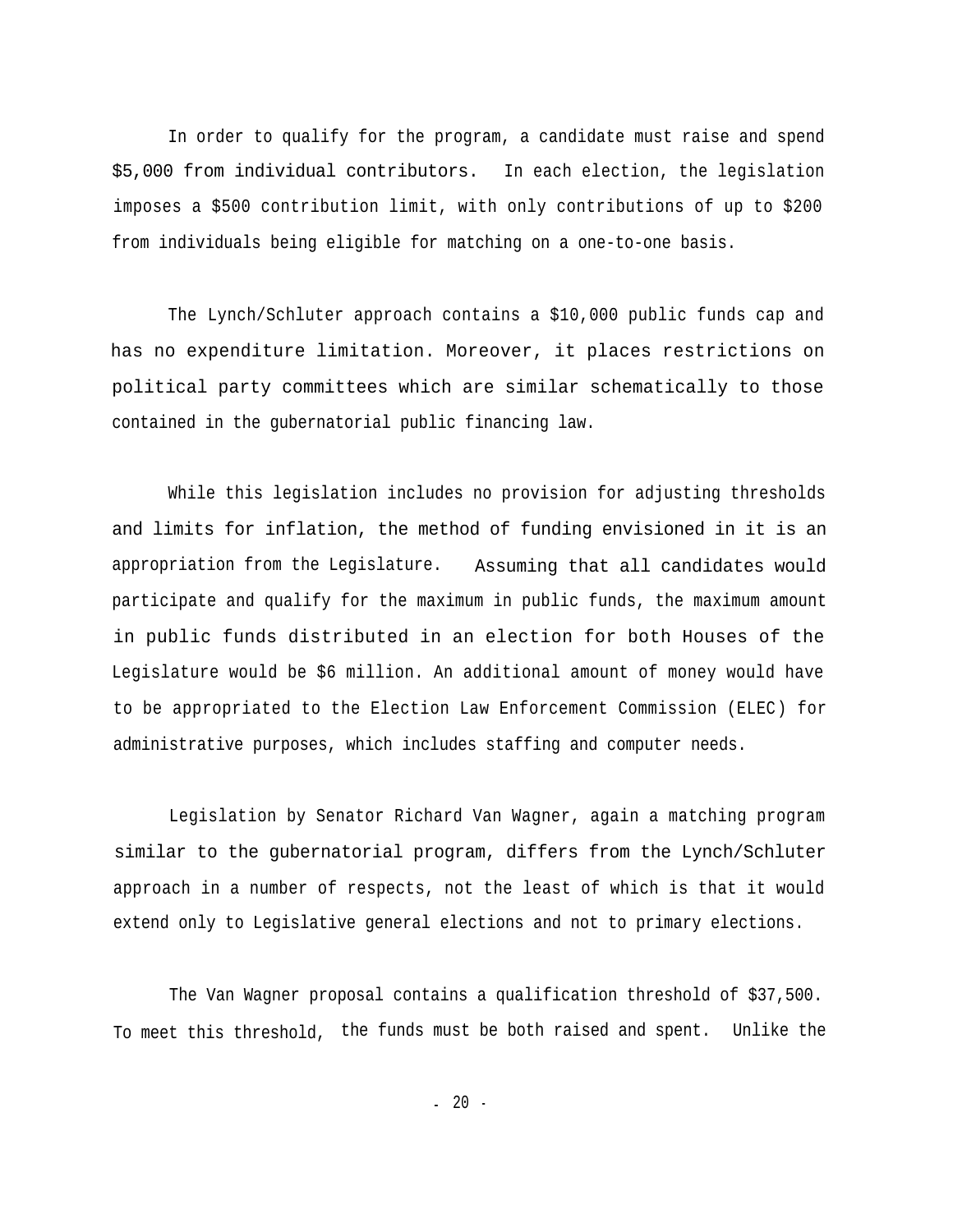Lynch/Schluter approach, this proposal does not limit qualifying funds to only contributions from individuals.

Under Van Wagner, a contribution limit of \$500 is applied to all candidates for the Legislature in the primary and general elections Contributions of up to the \$500 limit are matched on a one-third-to-one basis, with contributions counting toward the qualification threshold also matched.

Senator Van Wagner's bill includes a public fund cap of \$25,000, an expenditure limit of \$100,000, and restrictions on State political party committees but none on county and municipal committees.

The funding method embodied in this measure is again one of Legislative appropriation. Containing no inflation adjustment mechanism, this program is estimated to cost \$6.3 million per election cycle, assuming all candidates for Senate and Assembly participate and receive the maximum in public funds. Additional money would be required for ELEC to administer the program.

The final measure before the Legislature was introduced by Assemblyman Alan Karcher. This proposal applies only to general elections of the State Assembly and Senate. The Karcher bill requires participants to raise and spend \$10,000 to qualify for the program. These funds are not matched.

- 21 -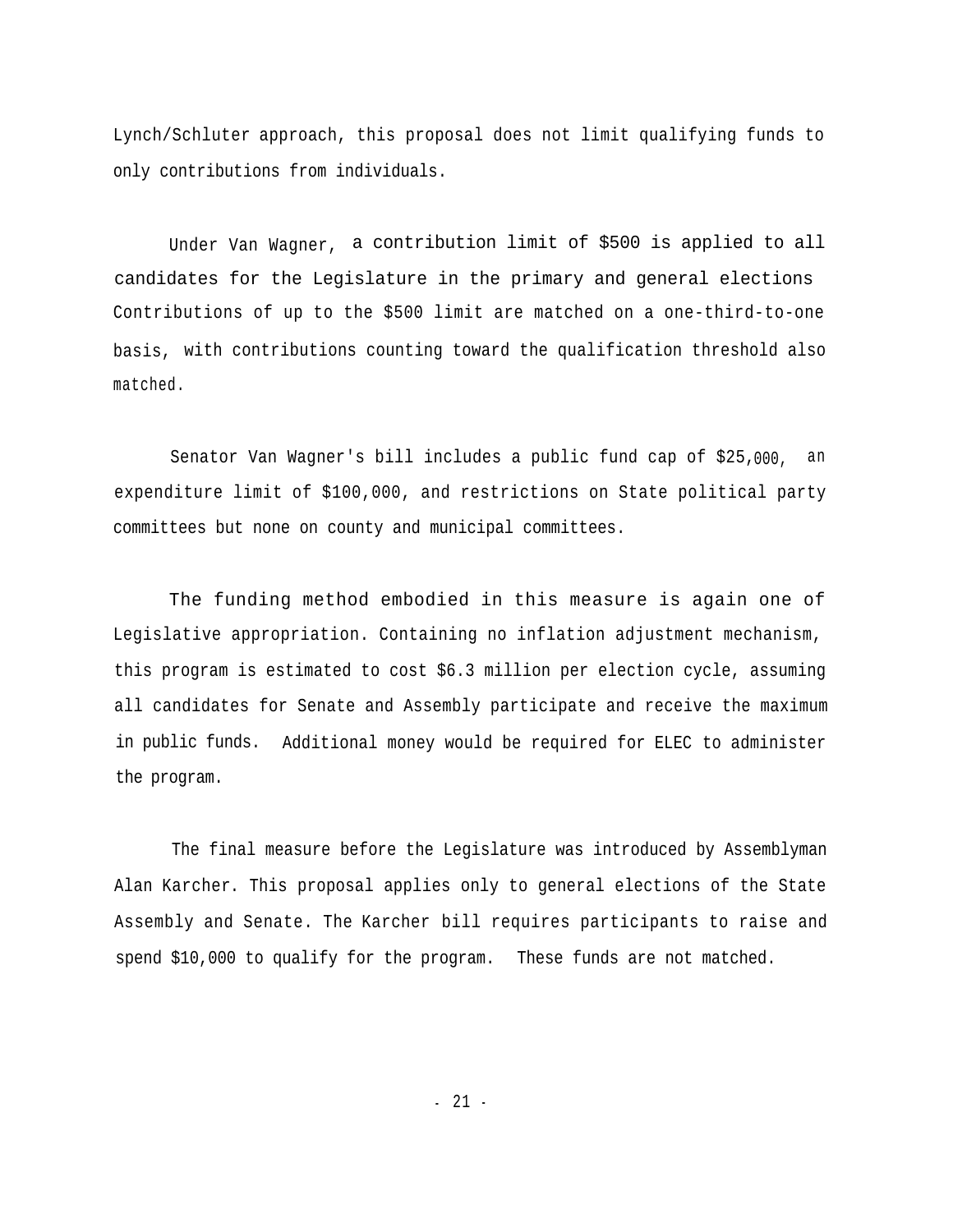A contribution limit of \$1,000 applies to all candidates in primary and general elections. Matching is on a one-to-one basis. An expenditure limit is included which is based on twenty-five cents per voter in the preceding gubernatorial general election. Based on 1985 voter turnout, the expenditure limit in 1989 would be \$50,133.

The Karcher proposal contains no adjustment for inflation; a public funds cap of one-half cents-per-voter, in the last gubernatorial election, which would make it about \$10,000 in 1989; and a method of financing which is again based on an appropriation from the Legislature.

Similar to the gubernatorial program, this bill places restrictions on State and County political party committees. Assuming full participation by all candidates in a Senate/Assembly election year, as well as each one receiving the maximum in public funds, the program would cost about \$2.5 million. ELEC again would need an appropriation to administer the program.

Certainly, public financing of legislative elections is an idea that has generated interest in New Jersey in recent times. Besides those legislators who explicitly support public financing as evidenced by their introduction of legislation to that effect, Governor Thomas H. Kean has also come out in favor of the concept.

In his 1989 Annual Message, Governor Kean said:

*This election year, I also ask the Legislature to consider public financing of legislative elections .... The State*

- 22 -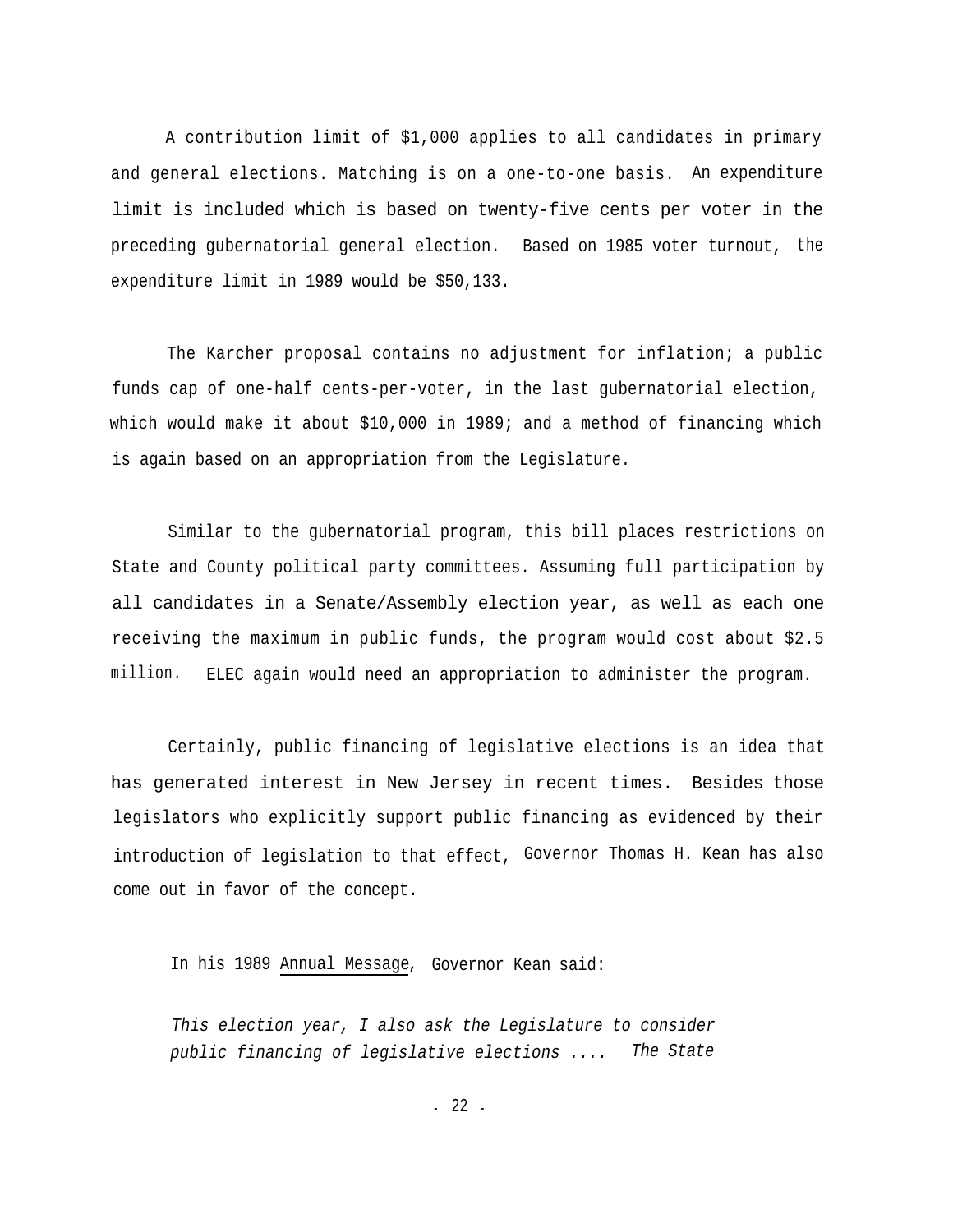*Legislature has changed a great deal .... The job has become more full-time. Members spend more and more time raising money and less time dealing with substantive issues. Gone are the homemakers, small storeowners or community activists.*

*I believe New Jerseyans will be willing to make the investment in public financing of legislative races, in exchange for a return to the days of a truly citizens' Legislature. We are very close to the day when the only candidates for the State Legislature will be the wealthy, lawyers, or fulltime politicians. Public Service should 18 not be a pasttime or vocation for the privileged few.*

The case for legislative public financing is compelling.

In addition to the appeal of enabling the non-privileged or the nonwealthy to run for the Legislature, public financing would help candidates spend less time fundraising and more time communicating with the voters. It would encourage more people to seek the offices of Senator or member of the Assembly, thus presenting the voters with a greater range of policy choices. Through a program that imposes contribution limits, and, in all likelihood, expenditure limits, it would go far toward eliminating the appearance, if not the reality, of undue influence by monied interests. Finally, it would help to equalize the money factor in Legislative campaigns, enhancing the prospects for competitive elections.

Legislative public financing would help to erase an impression of the modern day campaign process so vividly described by Jim Goodman, reporter

- 23 -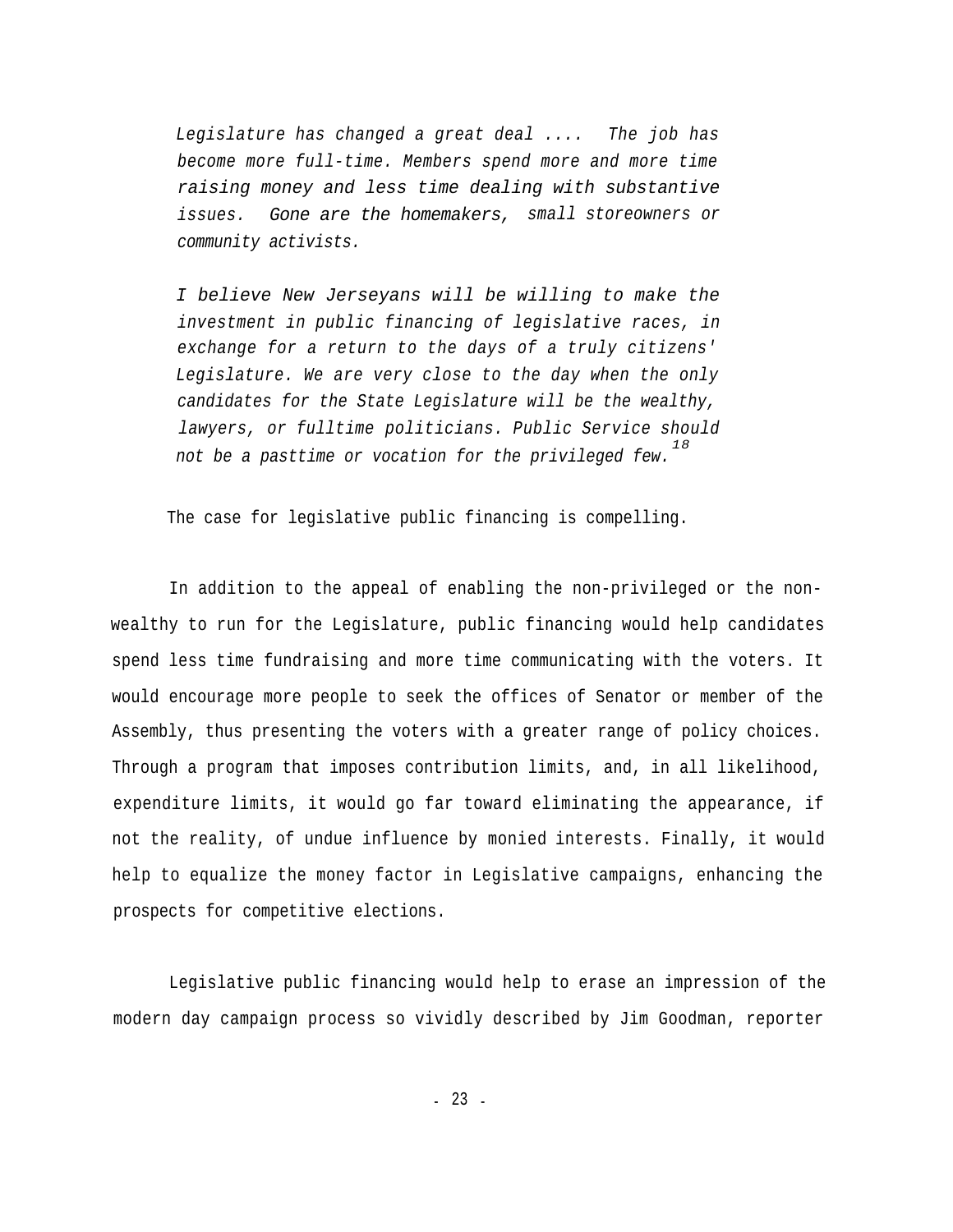for the Trenton Times, in an article published last December. Goodman wrote:

> *The combination of fat-cats and special-interest lobbyists who helped fuel the \$16 million orgy of spending that paid for the vilest campaign in New Jersey history got little rest after Lautenberg, the Democratic incumbent, polished off Dawkins, the golden boy of sports, the army and Wall Street. The invitations* - *maybe summonses is a better way to describe them* 19 - *were already in the mail....*

Despite these persuasive arguments in favor of public financing there are, nevertheless, arguments against the concept. Perhaps the argument most universally heard is that public funding, especially if it is expanded to include not just elections for Governor, but elections for Legislature as well, quite simply would be too expensive. A corollary of that argument is that the enactment of contribution limits would accomplish the same goal as public financing, minus the expense. Contribution limits, themselves, the argument goes, would eliminate the prospects for undue influence and potential corruption.

Also, Public financing programs, which usually contain expenditure limits, as well as restrictions on political party committee activity (unless the money is funnelled through the parties) would unwittingly further the trend toward candidate-centered, media intensive campaigns for the Legislature. This result would be the case because campaigns would probably have to keep within an expenditure limit, thus forcing them to

- 24 -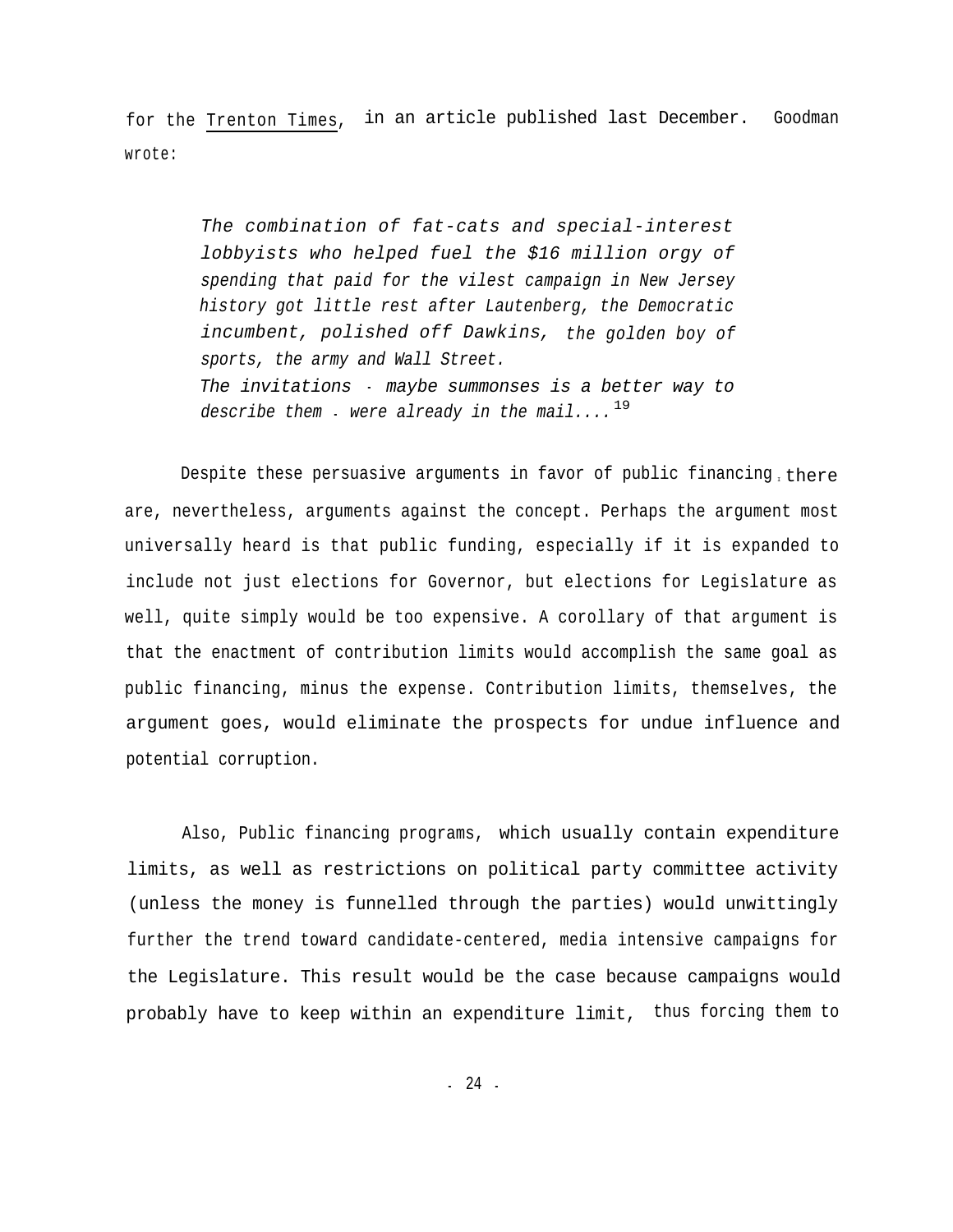spend money on mass media at the expense of more people-oriented endeavors. Moreover, the possible restrictions on political parties would further remove them, and their broadly represented interests, from any central role in legislative campaigns. This development could add to even greater independence on the part of legislators and less cohesion in the political process. Finally, public financing, according to those against it, would provide incumbents with even more protection against defeat than they already enjoy.

While the arguments against public financing are interesting, they are not convincing. Money, as evidenced by the legislative election of 1987, is more and more a pervasive force in campaigns for the New Jersey Legislature.

With this being the case, not only is the perception of undue influence by special interests and other large donors heightened, but perhaps even the reality. Moreover, with money being so important, more and more time must necessarily be spent by candidates for the Legislature raising it at the expense of participating in campaign activities that expose the candidate and his or her views to the voters.

In this modern era of expensive campaign finance in New Jersey Legislative elections, it is in the best interest of the electoral and democratic processes to enact a public financing program as an alternative to a campaign finance system that depends solely on contributions from private sources. Legislative public financing would provide a means for candidates to raise the money they need to conduct effective campaigns, and

- 25 -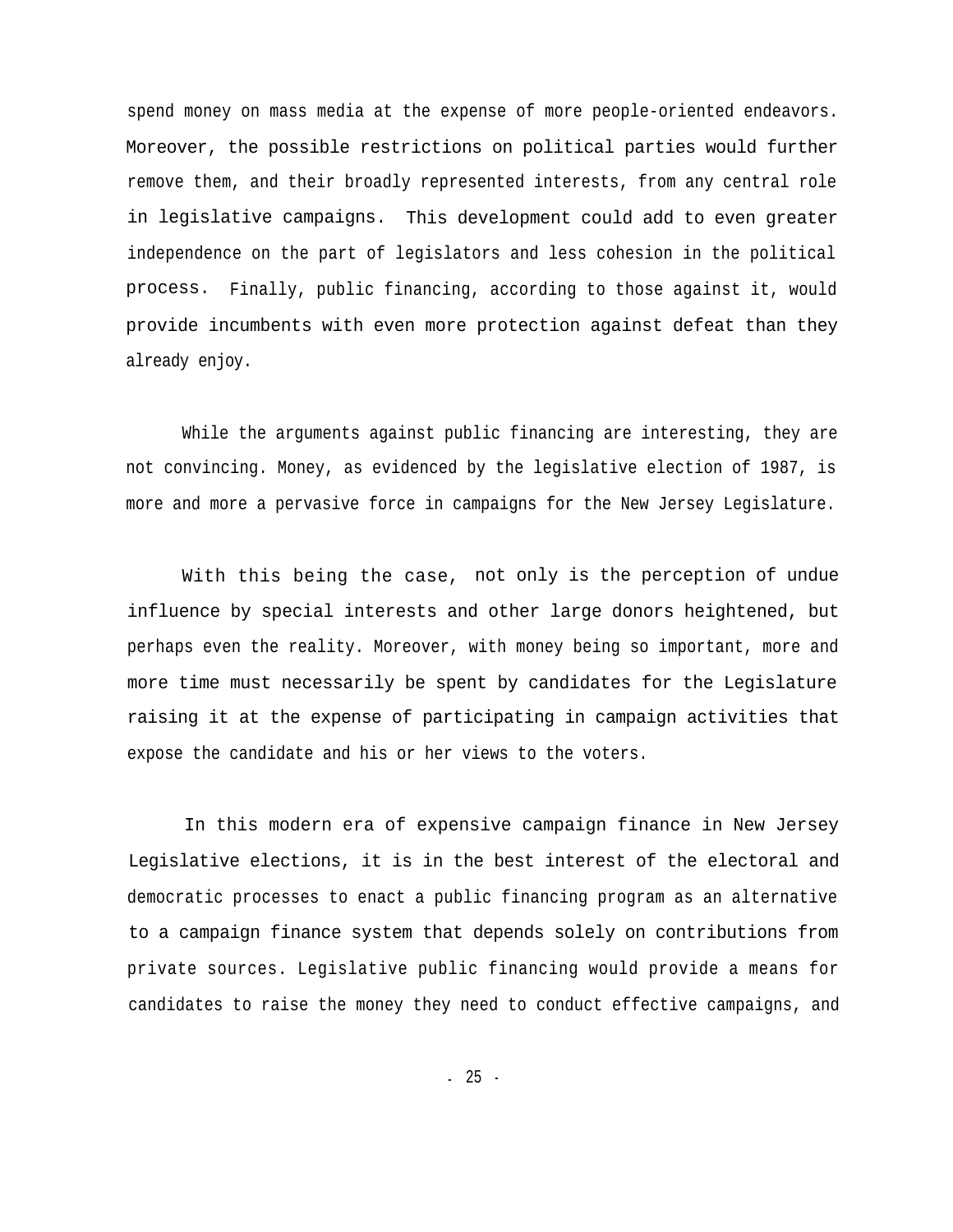at the same time reduce the possibility of corruption. It would help to increase public trust in the electoral process and in government, increase voter participation, enable candidates of limited means to run for the Assembly or the Senate, and let candidates spend more time campaigning.

In sum, public financing would greatly increase the integrity of the campaign process as it applies to Legislative elections in New Jersey.

A viable program for New Jersey should contain a stable source of funding (an appropriation from the Legislature) for both candidate campaigns and ELEC administrative purposes and be modeled after the gubernatorial matching program, which has been highly successful. It should not be unduly expensive, yet it should accomplish the goal of providing a good mix of public/private money while reducing the possibility of corruption. Moreover, it should contain an inflationary adjuster, and very importantly, it should accomplish the very practicable objective of allowing candidates to raise adequate sums of money to enable them to run effective campaigns. Indeed, this enormously significant and practical consideration has been highlighted by William Crotty and John S. Jackson in Presidential Primaries and Nominations when they said:

> *The cost of running for the nomination remains an issue of great national importance and debate. Money, the ability to raise it, the timing of its availability, and the sources from which it will come, continues to be a significant factor in the ability of a candidate to compete successfully for the nomination.* 20

> > - *26* -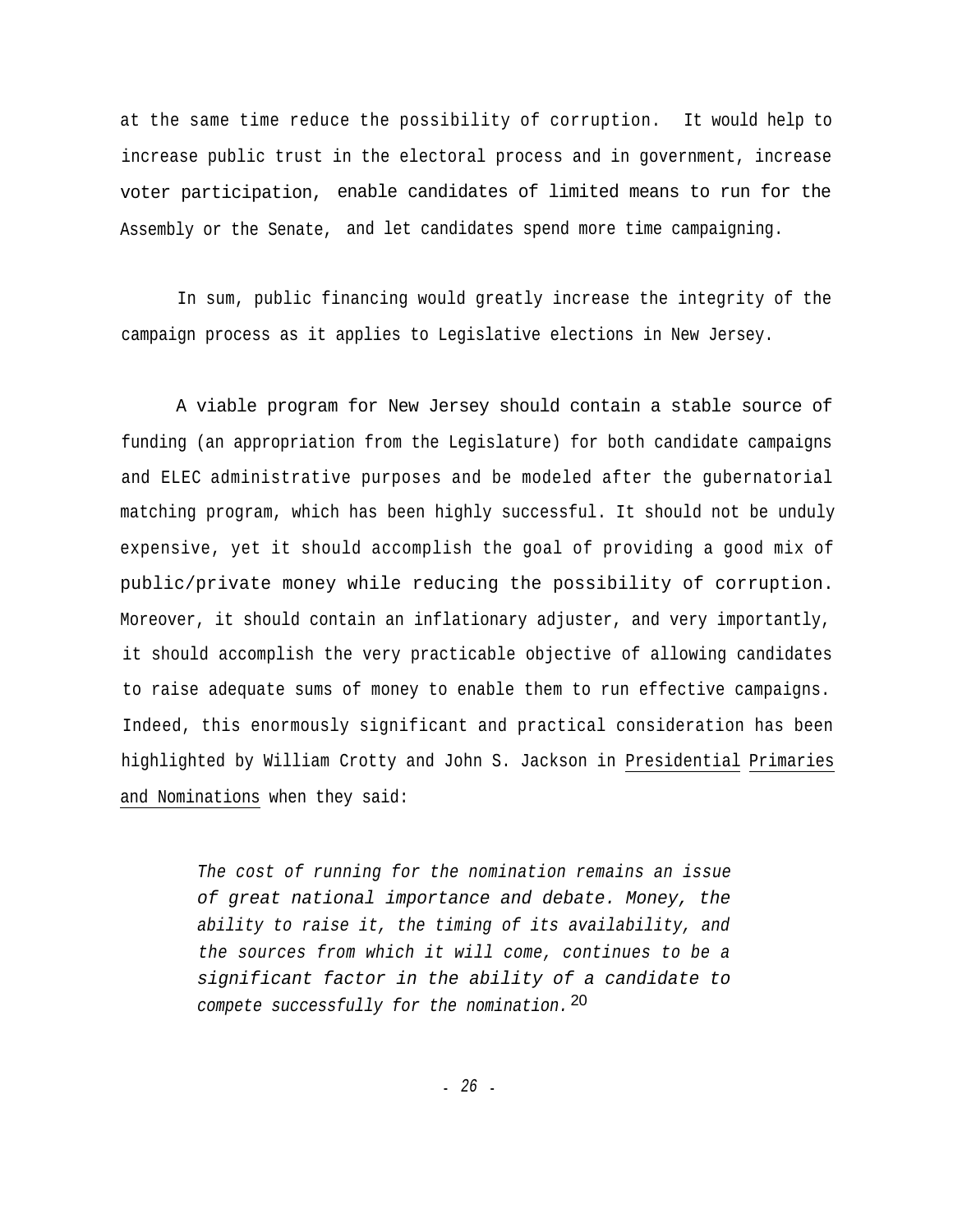An alternative to a wholly matching program is a system that would combine elements of both matching and grant programs.

Such a proposal would be a close relative of the federal program for Presidential elections. It would provide for a matching program in the primary, with a qualification threshold , contribution limit, expenditure limit, and public funds cap.

Under this scheme, the primary election would also serve to qualify candidates for public funding in the general election. In other words, upon winning the nomination to run for Senate or Assembly, the candidate would automatically qualify for a grant in the general election and would receive it if he or she opted to participate and be subjected to an expenditure limit. This grant program would allow for additional funds to be raised privately, but would subject that fundraising to a contribution limit.

Participating candidates would receive equal grants, a provision that would further the goal of every candidate having a fair opportunity to successfully compete in the Legislative election. Such a program could also provide a means for viable independent candidates to qualify for a grant in the general election.

Like the four Legislative proposals that have been introduced, this program could be fashioned to enable candidates to receive adequate public funding without excessive public expense.

- 27 -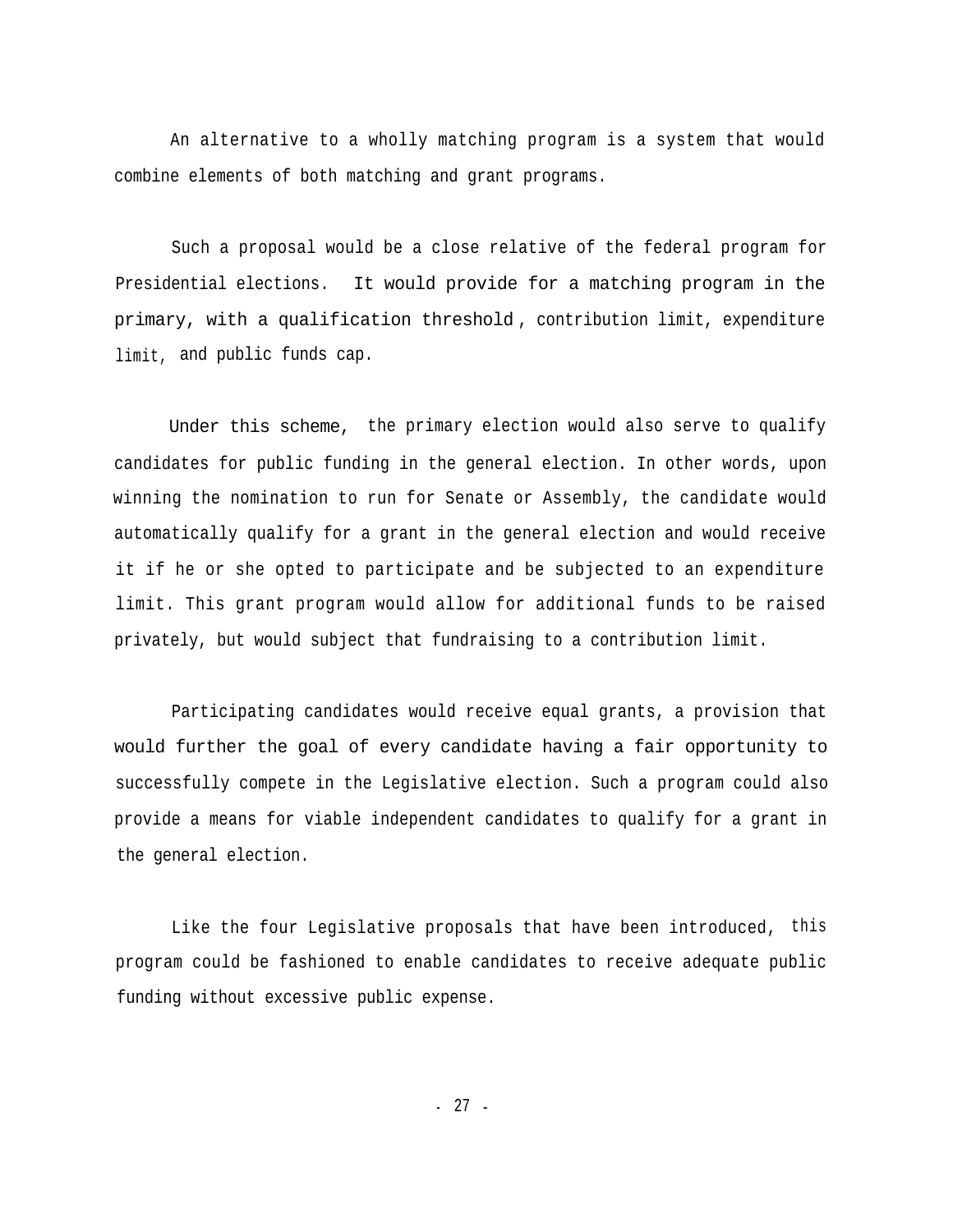Though public financing of Legislative campaigns is recommended, it must be kept in mind that without a stable source of funding any program would be inconsequential. Therefore, given the fact that the check-off program, because of the recent changes in the law, may well not continue to replenish the Gubernatorial Elections Fund, any Legislative public funding program cannot be established that depends for its funding on this taxassisted source. The only viable method of funding such a program is through direct appropriation from the Legislature. In light of current budgetary restraints, it is doubly important for those who would enact a Legislative public funding program to be conscious of this fact.

Legislative public financing in New Jersey would be a big step in the right direction. Yet, with the enactment of such a program must come the recognition that, along with an expenditure of money for candidates, there must be an expenditure of funds for the sole purpose of administering Legislative public financing.

An estimated \$700,000 would be required by ELEC to start-up any of the programs discussed above. In ensuing years, annual, ongoing costs would approximate \$500,000, which is comparable to the current expenses for gubernatorial public financing.

Initial costs of start-up would include \$150,000 to upgrade the computer hardware and to develop new software. The remaining \$550,000 would include a salary appropriation for 15 new staff members plus money for administrative support.

- 28 -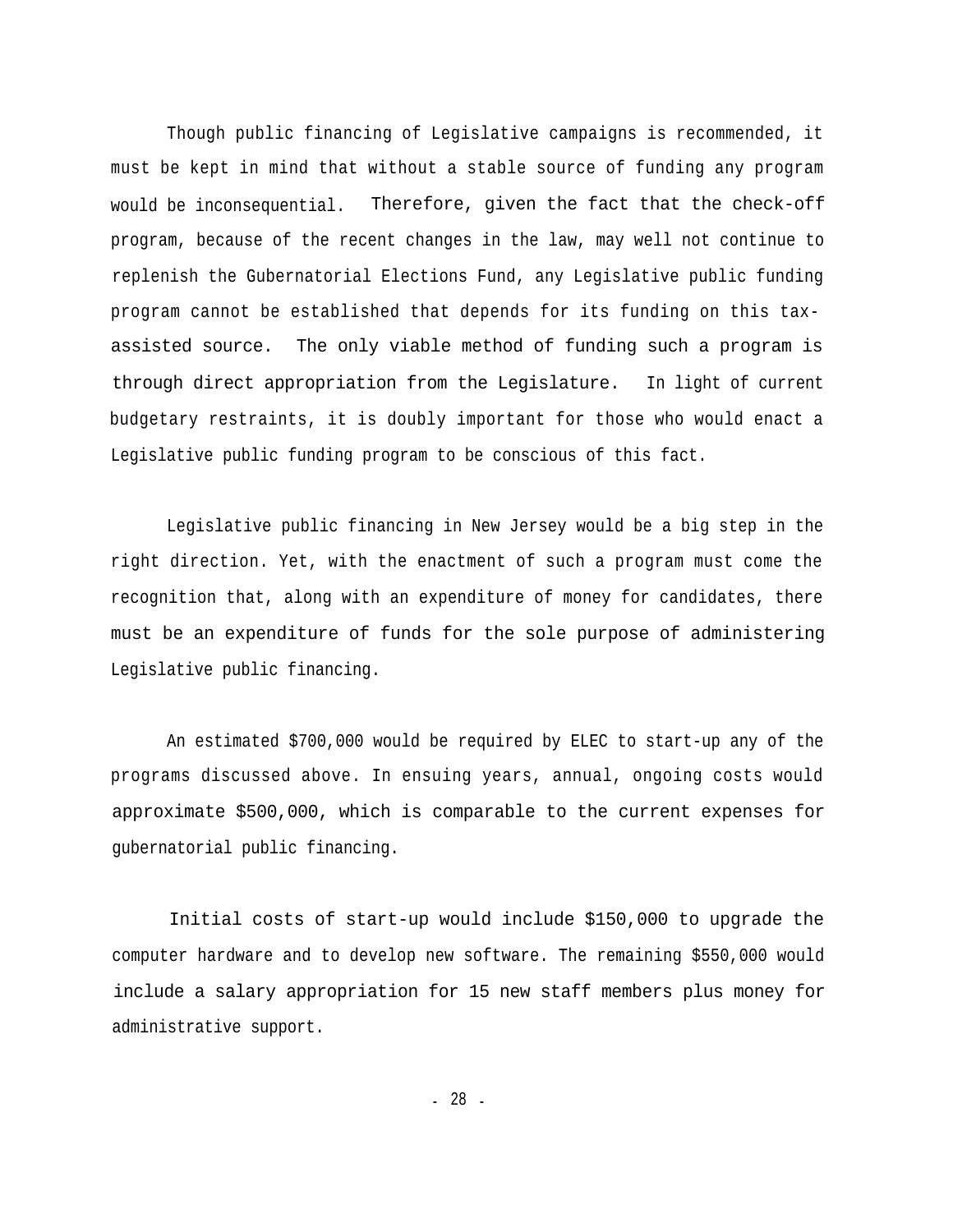The \$500,000 annual cost would include \$375,000 for salaries and \$125,000 for administrative support.

Unlike the gubernatorial program, most of the new staff would have to be hired on a permanent basis. Assembly elections are held every two years and Senate elections every four years, except at the beginning of the decade, when Senate elections are held two years apart. Not only would there be a spillover of work for staff relative to the previous election, but also it would be inefficient to rehire and retrain new staff members every other year.

There is no question but that there would be a cost attached to the implementation of a Legislative public financing program. Yet, the spending contemplated is a small price to pay for enhancing the integrity of the electoral process in New Jersey. It is an investment in the preservation of democracy.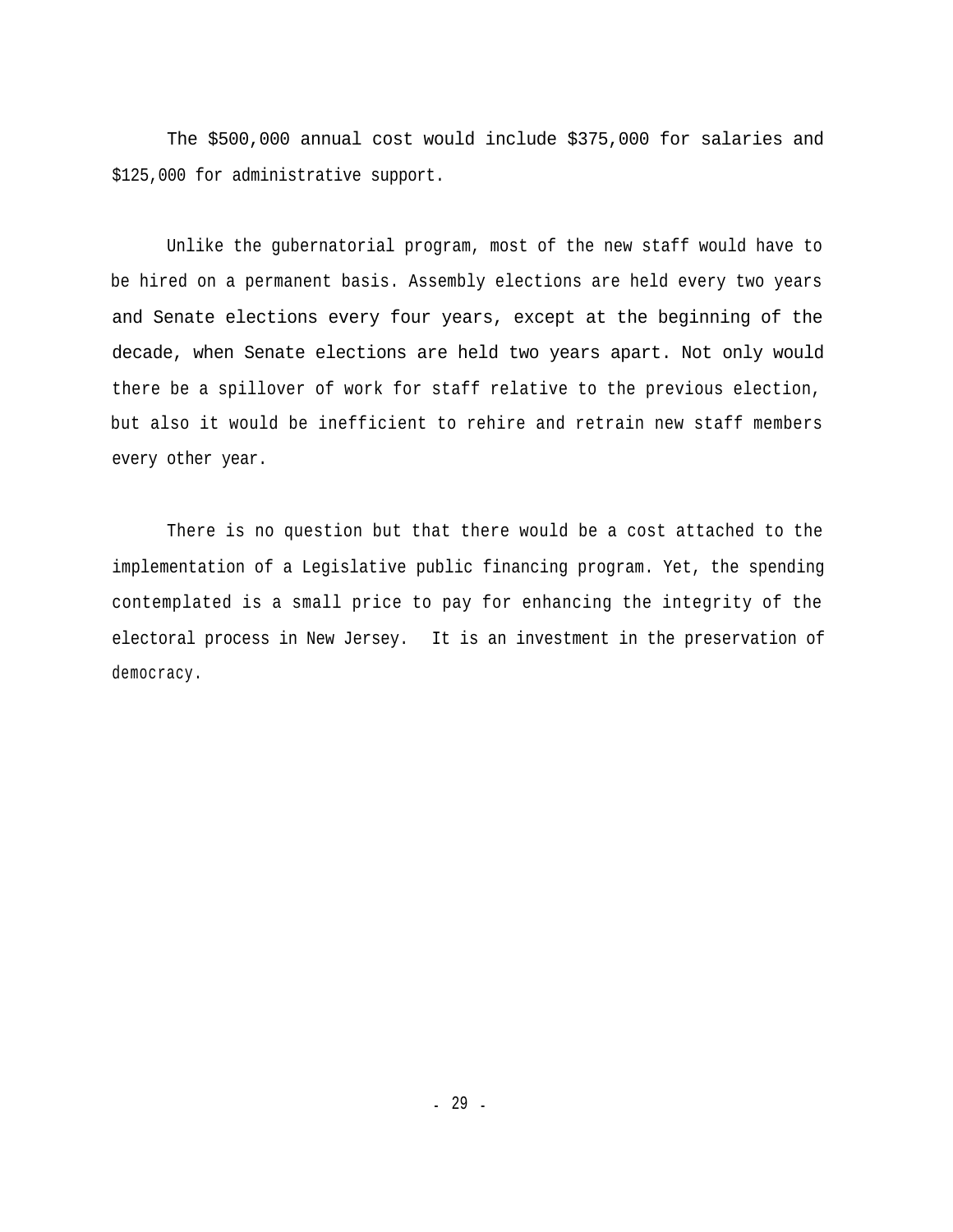#### **NOTES**

- *1 . Herbert Asher, Presidential Elections and American Politics, rev. ed. (Homewood, Ill.: Dorsey, 1980), p.279.*
- *2. Harvey Fisher, "Legislators purr for fat cats," Bergen Record, October 7, 1988.*
- *Herbert E. Alexander, "American Politics: Not overpriced but underfinanced," The Christian Science Monitor, November 23, 1988. 3.*
- *4. Frederick M. Herrmann, "Public Funding Lesson: Taxpayer-Financed Gubernatorial Elections Work in New Jersey," Campaigns and Elections (Vol. 8, No. 2, 1987), pp.53-54.*
- *5 . N.J.S.A. 19:44A-27 Declaration of policy.*
- *6. Buckley v. Valeo, 4244 U.S.1, (1976), 93.*
- *7 . Ibid., p.96.*
- *11CFR Section 9031.1 et seq. 8.*
- *Ibid., Section 9001.1 et seq. 9.*
- *Ibid., Section 9008.1 et seq. 10.*
- *11. New Jersey Election Law Enforcement Commission, Gubernatorial Cost Analysis Report, June 1988, p.23.*
- *12. Herbert E. Alexander and Mike Eberts, Public Financing of State Elections: A Data Book on Tax-Assisted Funding of Political Parties and Candidates in Twenty States (Los Angeles: Citizens' Research Foundation, University of Southern California, 1986), p.7.*
- *13. Ibid., pp.133-135.*
- *14. Discussion with Kevin J. Kennedy of the Wisconsin State Election Board, June 8, 1988.*
- *15. Discussion with Mary Ann McCoy of the Minnesota Ethical Practices Board, June 8, 1988.*
- *16. Alexander and Eberts, Public Financing, p.7.*
- *17. New Jersey Election Law Enforcement Commission data on the 1987 Legislative general election.*
- *18. Governor's Annual Message, January 10, 1989, p.159.*
- *19. Jim Goodman, "Loose law invites PAC abuse," Trenton Times, December 11, 1988.*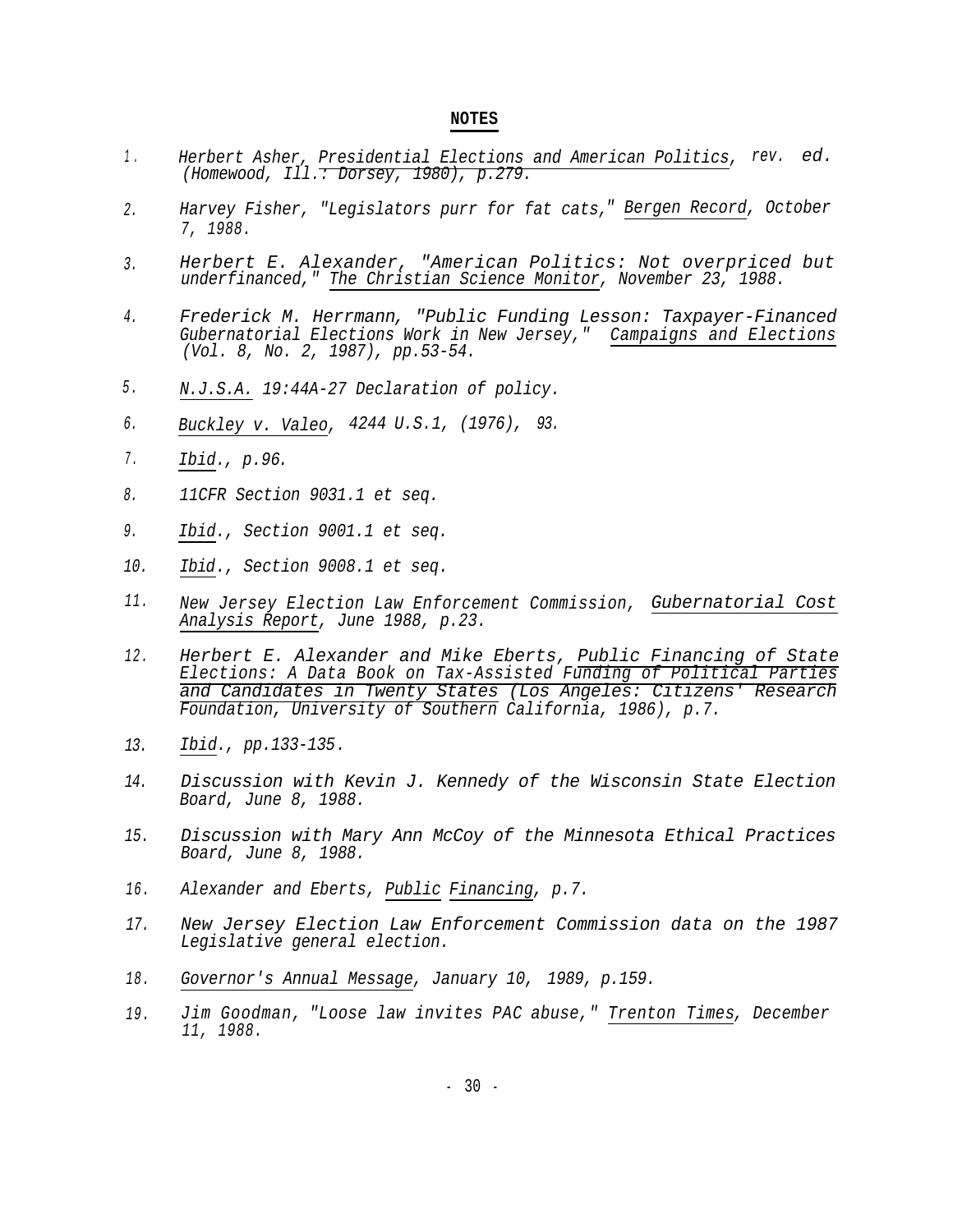*William Crotty and John S. Jackson, Presidential Primaries and Nominations (CQ Press: Division of Congressional Quarterly Inc., 1985), p.185. 20.*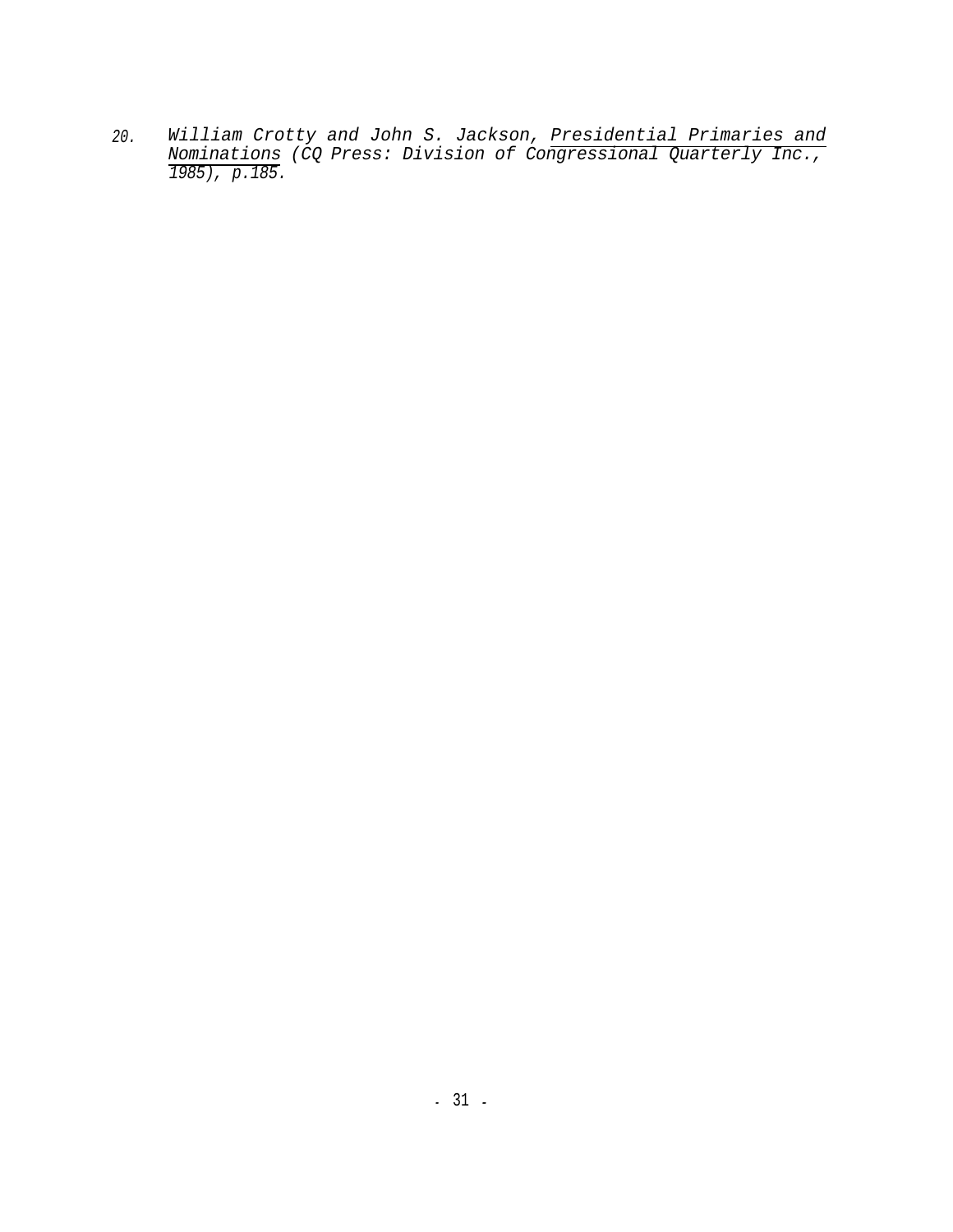#### **APPENDIX I**

This appendix outlines the provisions of the New York City public financing program for election to City Council. It should be pointed out, however, that this program, which becomes effective for the first time in 1989, also includes public financing for Mayor, President of the City Council, Comptroller, and Borough President, as well as for City Council.

The City Council model is utilized because it represents the one election that is most comparable to the Legislative elections in New Jersey. The City of New York has a population of approximately 7.5 million and a City Council comprised of 35 members.\* New Jersey has a population of about 7.6 million and a Legislature comprised of 120 members.

The New York City program exists for primary, primary run-off, and general elections. It is funded through the Campaign Finance Fund, which receives an appropriation from the New York City Expense Budget. Private donations can also be made to the fund.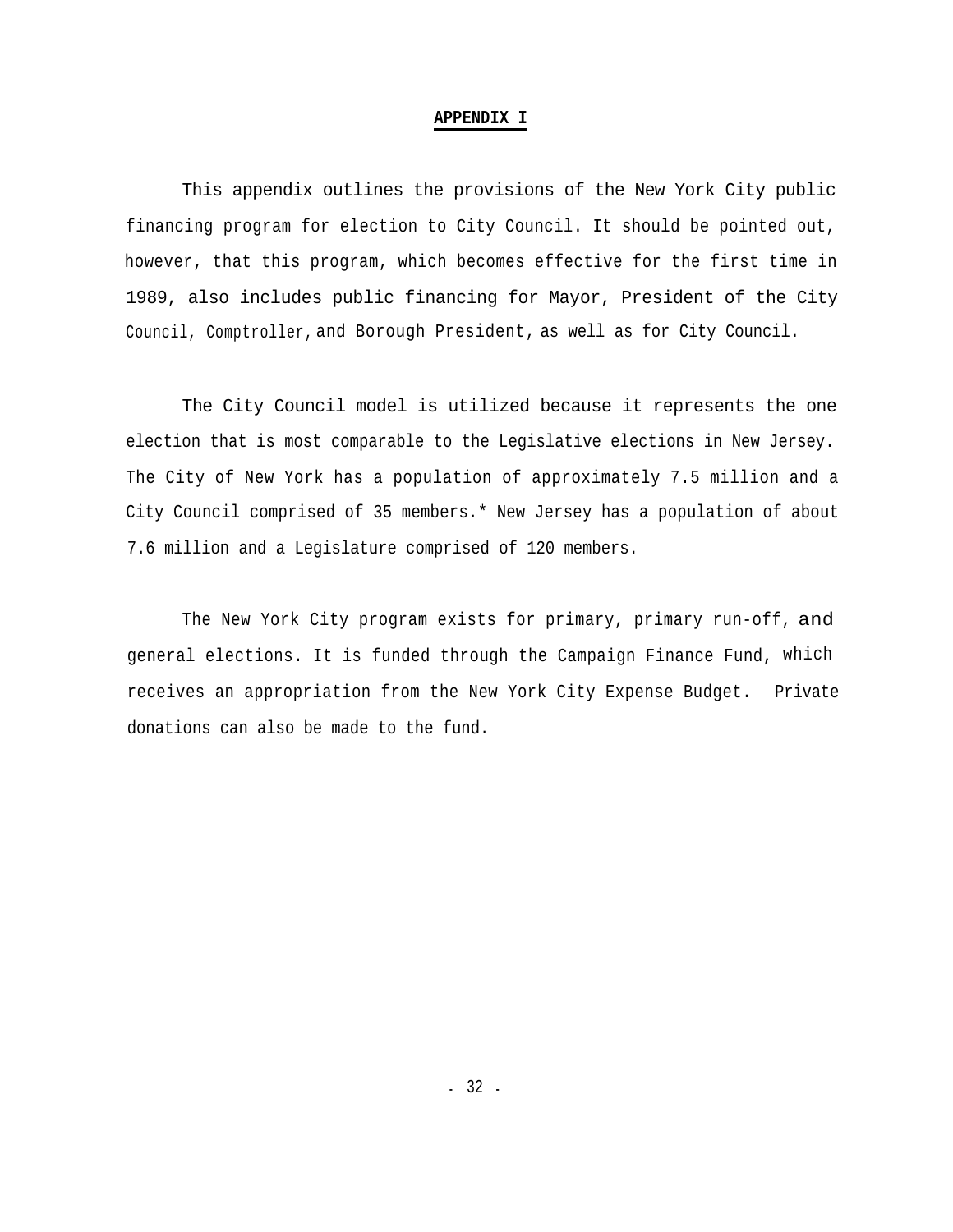Administered by the New York City Campaign Finance Board, the major provisions of the program for City Council elections are as follows:

Elections **Primary**, primary run-off, general \$2,000 A. applies to primary, primary run-off, and general Contribution limit Qualification threshold Table A. to qualify a candidate must have received at least 50 contributions of \$10 or more from residents of the district and a minimum amount of \$7,500. No more than \$500 of a contribution will be counted toward threshold and it must be from an individual B the amount counted toward qualifying is not matched Matching or Grant program Matching Matching ratio  $A.$  if a participating candidate in the primary or general election is opposed by a participating candidate then the matching ratio is 1:1 B. if a participating candidate in the primary or general election is opposed by a non-participating candidate who raises or spends half the expenditure limit then the matching ratio is 2:1 C. Run-off candidates are entitled to a grant based on the amount received in the primary. D. no more than \$500 of a contribution is eligible for match and it must be from an individual.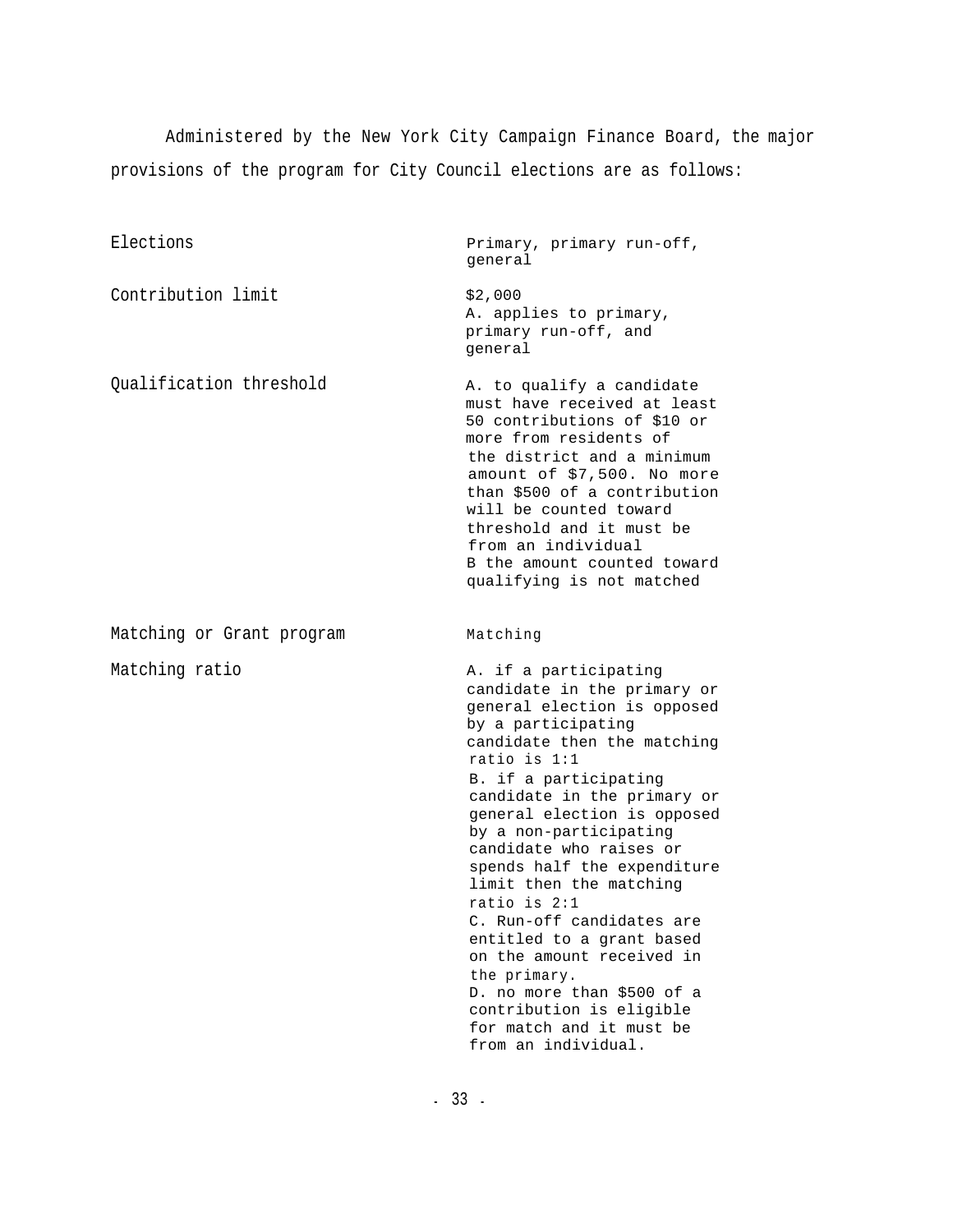|                      | E. a candidate is not<br>eligible to receive<br>matching funds if unopposed<br>in either the primary or<br>general elections                                                                                                                                                                                                                             |
|----------------------|----------------------------------------------------------------------------------------------------------------------------------------------------------------------------------------------------------------------------------------------------------------------------------------------------------------------------------------------------------|
| Expenditure limit    | A. the expenditure limits<br>are \$60,000 for the primary<br>and general elections and<br>\$30,000 for the primary<br>$run-off$<br>B. if a participating<br>candidate is opposed by a<br>non-participating candidate<br>who raises or spends half<br>the expenditure limit then<br>the expenditure limit is<br>lifted for the<br>participating candidate |
| Public funds cap     | A. the public funds caps<br>are equal to one-half of<br>the expenditure limits<br>B. if the expenditure limit<br>is lifted, the public funds<br>cap remains at one-half of<br>what the expenditure limit<br>would have been                                                                                                                              |
| Financing method     | A. appropriation from the<br>New York City Expense<br>Budget through the Campaign<br>Finance Fund and any<br>voluntary contributions                                                                                                                                                                                                                     |
| Inflation adjustment | Consumer Price Index**                                                                                                                                                                                                                                                                                                                                   |

\* As the result of the recent United States Supreme Court decision which determined that the City's Board of Estimate is unconstitutional, it is speculated that the number of City Council seats will increase.

\*\* Information for this Appendix was obtained from A Guide to the New York City Campaign Finance Program, New York City Campaign Finance Board,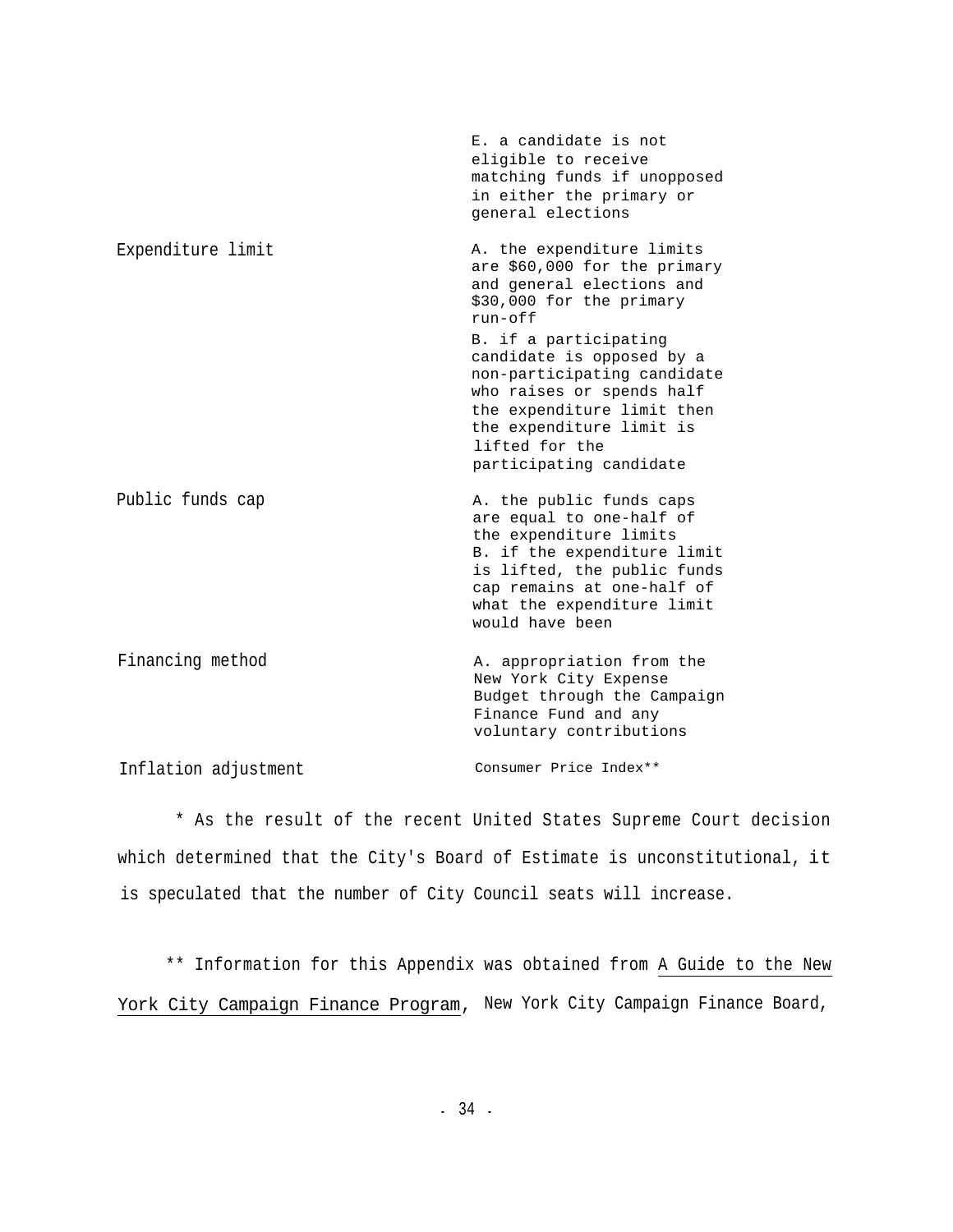New York, New York, December 16, 1988, and from discussions with Carole Campolo, Deputy Executive Director of the Board, on March 29, 1989.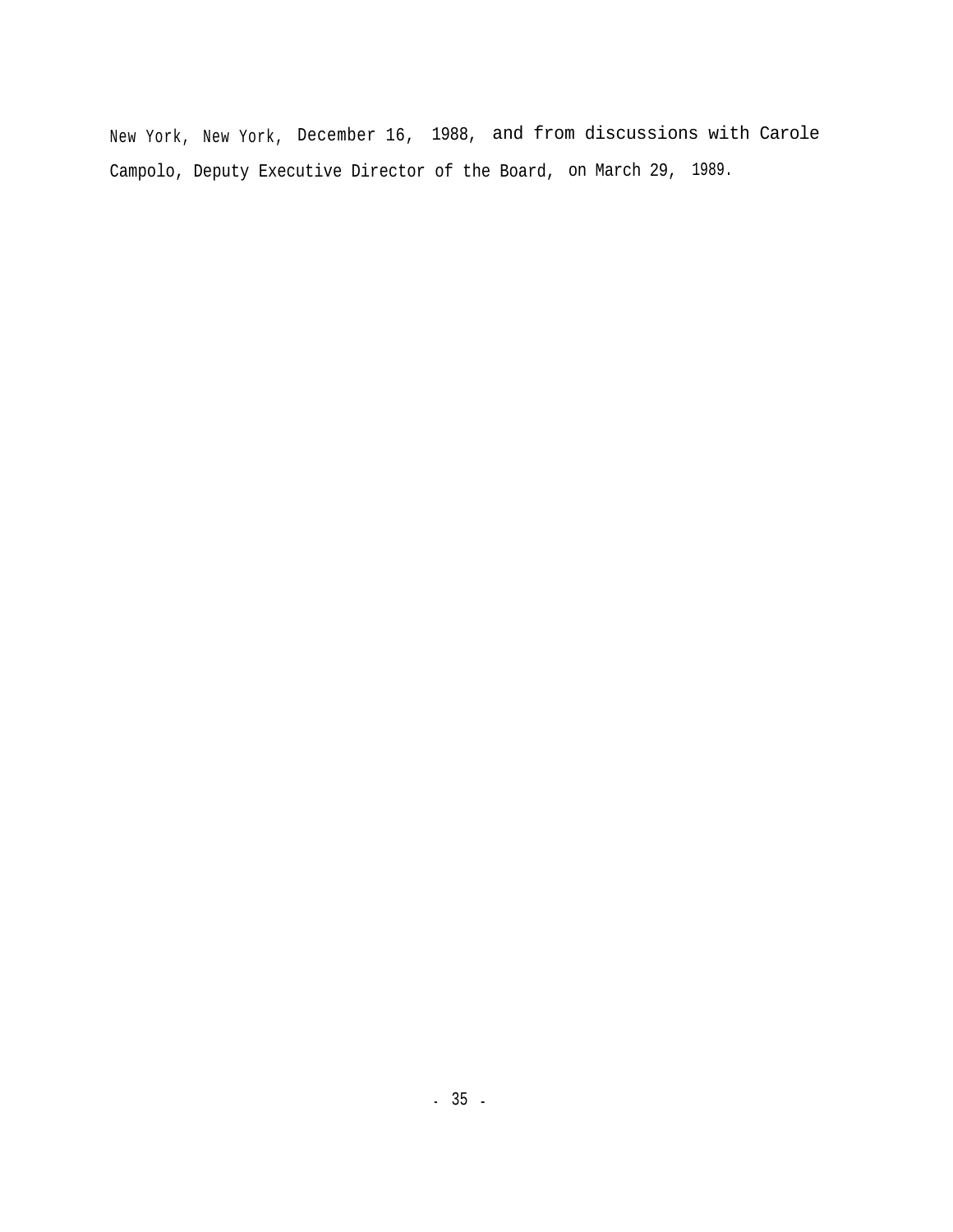#### **Appendix II**

Possible Legislative Public

Financing Program

|                         | Primary     | General      |
|-------------------------|-------------|--------------|
| Contribution limit      | \$1,500     | \$1,500      |
| Qualification threshold | \$22,500    | \$22,500     |
| Matching ratio          | 1:1         | 1:1          |
| Public funds cap*       | \$25,000    | \$50,000     |
| Expenditure limit       | \$75,000    | \$150,000    |
| Estimated cost          | \$8,750,000 | \$12,500,000 |

**NOTE:** The proposed expenditure limits are based upon spending in the 1987 Legislative races. ELEC believes that a new Legislative public financing program should be part of a total revision of the campaign financing system as outlined in ELEC's 1988 Annual Report. For example, it makes little sense to set a contribution limit if a special interest is not restricted from giving unlimited dollars to a Legislator's officeholder PAC. Moreover, the Commission believes that contributions to Legislative candidates from the State political party committees should not be subject to the contribution or expenditure limits. ELEC also feels that if the State institutes across the board contribution limits for all political committees that political parties should have a higher limit and that a one hundred percent tax credit be given for donations by individuals to the parties. Strengthening our parties is essential for the welfare of American Democracy. The contribution and expenditure limits should be designed to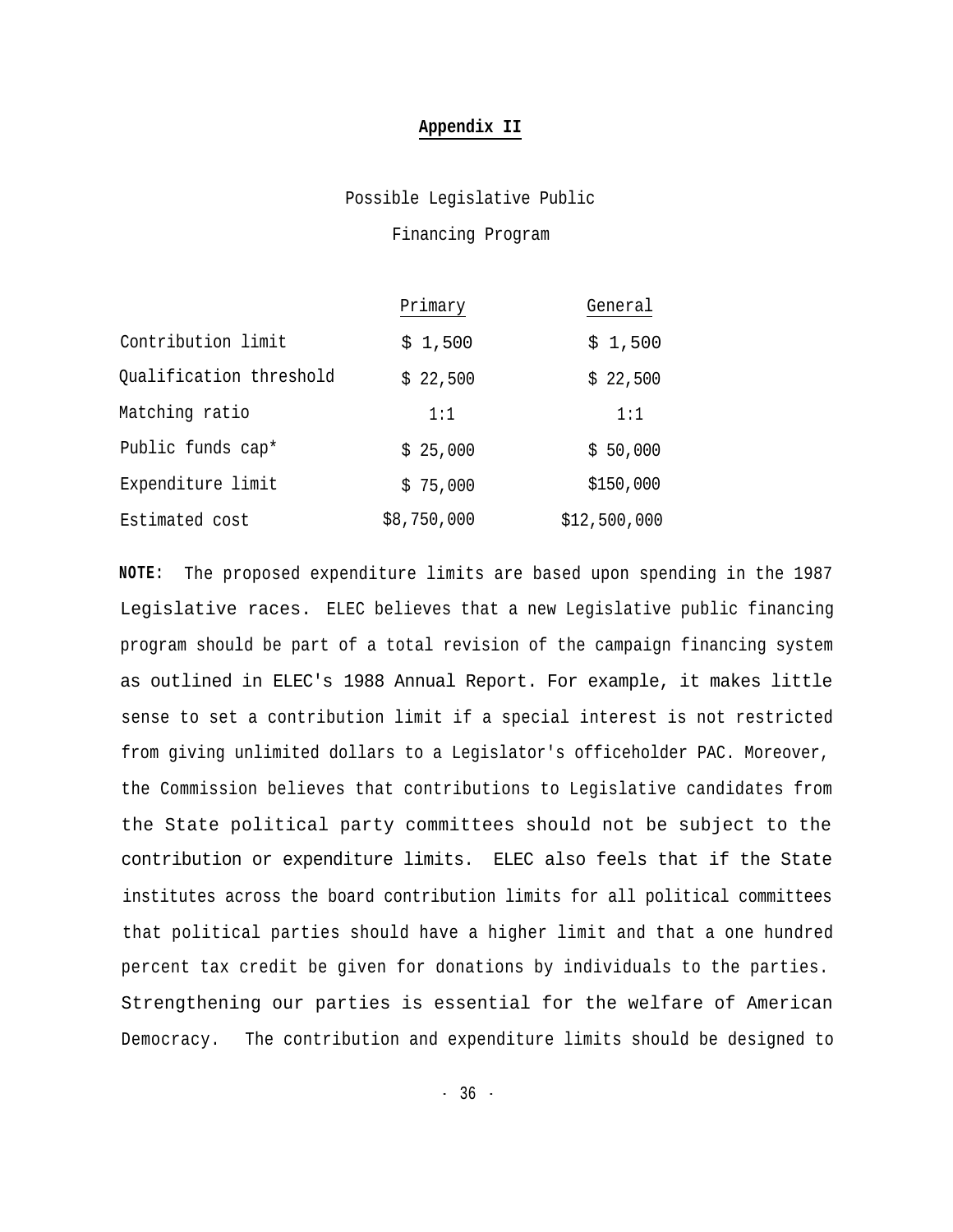impede the undue influence of the special interests not the desirable influence of the political parties.\*\*

- \* No public funds should be given to unopposed candidates.
- \*\* Hedrick Smith, The Power Game (New York: Random House, 1988), p.78 and Brooks Jackson, Honest Graft (New York: Knopf, 1988), pp.301-302.